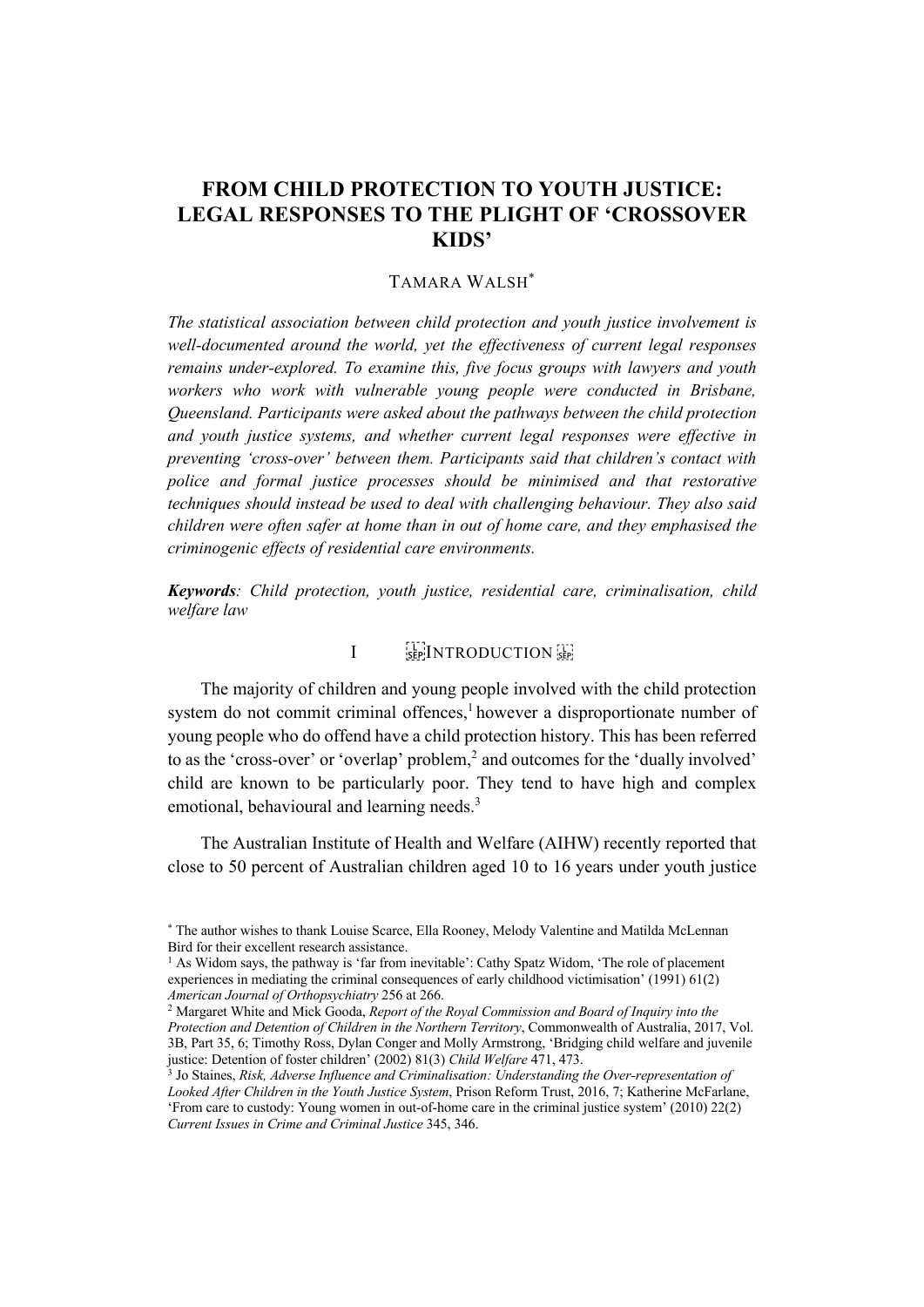supervision across Australia had also received child protection services.<sup>4</sup> In some states, the rate of overlap may be even higher. The Royal Commission and Board of Inquiry into the Protection and Detention of Children in the Northern Territory reported that children in the Northern Territory who are subject to child protection orders are five times more likely to commit an offence,<sup>5</sup> and the Queensland Child Protection Commission of Inquiry reported that 76% of children in the youth justice system are known to Child Safety Services in Queensland.<sup>6</sup> In 2010, McFarlane reported that children in care in New South Wales were 68 times more likely to come before the Children's Court.<sup>7</sup>

Meanwhile, the number of Australian children subject to child protection intervention continues to increase each year. Between 2012/13 and 2017/18, the number of children in out of home care increased from 8.2 to 12.2 per 1000.<sup>8</sup>

If a child acquires a criminal record whilst in the care of the state, questions should be asked about the quality of care and support being delivered.<sup>9</sup> If appropriate legal responses are to be developed, it is important to determine whether there is a causal connection between child protection intervention and youth justice supervision, and whether 'the care environment is itself criminogenic.' <sup>10</sup> This article reports on an empirical research project aimed at examining the association between child protection and youth justice involvement from a legal perspective, and makes recommendations for law reform that might help address the problem.

# II PATHWAYS BETWEEN CHILD PROTECTION AND YOUTH JUSTICE INTERACTION IN AUSTRALIA

<sup>4</sup> Australian Institute of Health and Welfare, *Young People in Child Protection and Under Youth Justice Supervision 2015/16*, 2017 at 8. 'Youth justice supervision' was defined as being in detention or subject to a community-based supervision order. Being 'involved in the child protection system' was defined as being subject to an investigated notification, being subject to a care and protection order, or being in out of home care (at 5-6). See also Katherine McFarlane 'Care-criminalisation: The involvement of children in out-of-home-care in the New South Wales criminal justice system' (2018) 51(3) *Australian and New Zealand Journal of Criminology* 412.

<sup>5</sup> White and Gooda, above n 2, 6-7.

<sup>6</sup> The Hon Tim Carmody, *Taking Responsibility: A Roadmap for Queensland Child Protection: Report of the Queensland Child Protection Commission of Inquiry*, 2013, 36. See also Kathryn McMillan and Megan Davis, *Independent Review of Youth Detention Report,* 2017, 214.

<sup>7</sup> McFarlane, above n 3, 346.

<sup>8</sup> Australian Institute of Health and Welfare, *Child Protection Australia 2016/17*, 2018, 45.

<sup>&</sup>lt;sup>9</sup> Julie Shaw, 'Policy, practice and perceptions: Exploring the criminalisation of children's home residents in England' (2016) 16(2) *Youth Justice* 147, 148.

<sup>10</sup> Staines, above n 3, 5. Rachel Blades, Di Hart, Joanna Lea and Natasha Willmott, *Care: A Stepping Stone to Custody? The Views of Children in Care on the Links Between Care, Offending and Custody,*  London: Prison Reform Trust, 2011, 37-38.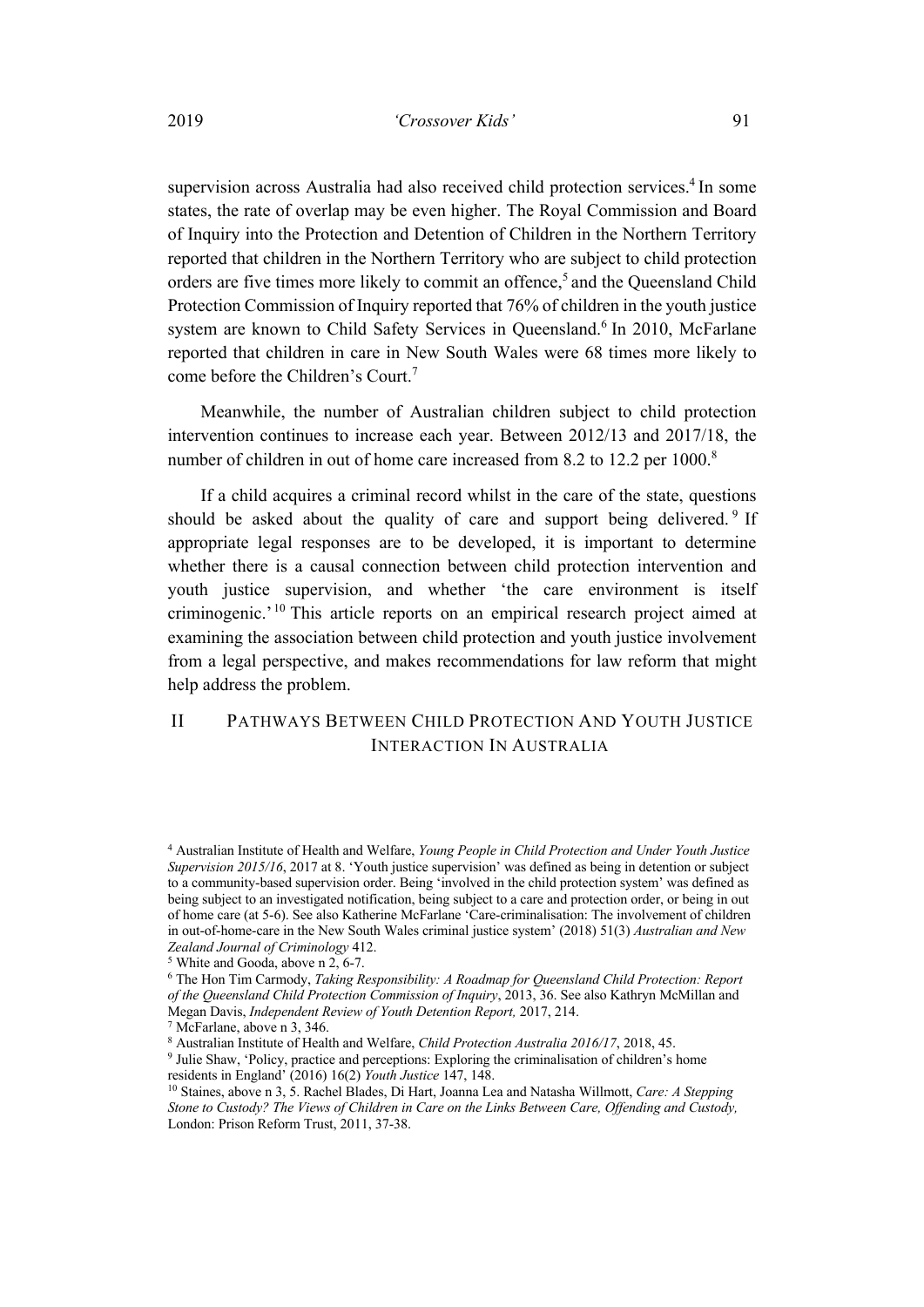The statistical association between child protection and youth justice involvement has been established time and again in studies all over the world.<sup>11</sup> Research examining birth cohorts, experimental samples and official frequency data has shed some light on which children are at greatest risk of 'cross-over' between the child protection and youth justice systems.<sup>12</sup> For example, research in the United States has shown that the association between child protection and youth justice involvement is particularly strong for racial minority groups.<sup>13</sup> Consistent with this, the recent Northern Territory Royal Commission reported that 75 per cent of Aboriginal children with a proven offence have a child protection history, compared with 60 per cent of non-Aboriginal children.<sup>14</sup> Of course, it must be remembered that Indigenous children are more likely to interact with both systems; indeed, the AIHW has reported that nearly one in five Indigenous children had contact with either the child protection or the youth justice system in 2015/16, compared with one in 30 non-Indigenous children.<sup>15</sup>

<sup>&</sup>lt;sup>11</sup> See particularly McFarlane, above n 4; Alison Gerard, Andrew McGrath, Emma Colvin and Katherine McFarlane '"I'm not getting out of bed!" The criminalisation of young people in residential care' (2018) 52 *Australian and New Zealand Journal of Criminology* 76; Julie Shaw 'Residential care and criminalisation: the impact of system abuse' (2017) 16(3) *Safer Communities* 112; Claire Fitzpatrick and Patrick Williams 'The neglected needs of care leavers in the criminal justice system: Practitioners' perspectives and the persistence of problem (corporate) parenting' (2017) 17(2) *Criminology and Criminal Justice* 175; Elizabeth Stanley 'From care to custody: Trajectories of children in post-war New Zealand' (2017) 17(1) *Youth Justice* 57.

<sup>&</sup>lt;sup>12</sup> In the US, Ross, Conger and Armstrong report that foster children comprise less than 2% of the New York City youth population but 15% of those admitted to juvenile detention facilities: above n 2, 473. In their analysis of two birth cohorts, Ryan and Testa found that children with substantiated incidents of maltreatment were significantly more likely to engage in 'delinquency': Joseph P Ryan and Mark F Testa, 'Child maltreatment and juvenile delinquency: Investigating the role of placement and placement instability' (2005) 27 *Children and Youth Services Review* 227, 240-1. Widom found that 'abused and neglected' children were 1.72 times more likely to have a criminal record as an adult than the control group, when controlling for age, race and gender, and they experienced a significantly higher number of arrests: Widom, above n 1, 263. In the UK, Shaw reports that in 2013, 6.2% of looked after children in England were convicted or given a final warning or reprimand by police compared with 1.5% of children in the general population, meaning that the offending rates of looked after children were four times higher than other children: above n 9, 147. Staines reports that in 2015, 5% of looked after children in England and Wales had been convicted or subject to a final warning or reprimand compared with 1% of children generally: above n 3, 8. See also Melissa Jonson-Reid and Richard P Barth, 'From placement to prison: The path to adolescent incarceration from child welfare supervised foster or group care' (2000) 22(7) *Children and Youth Services Review* 493; Carolyn Smith and Terence P Thornberry, 'The relationship between childhood maltreatment and adolescent involvement in delinquency' (1995) 4 *Criminology* 451.

<sup>&</sup>lt;sup>13</sup> See Ryan et al, who found that the risk of arrest was 64% higher for African American children in out of home care placements: Joseph P Ryan, Denise Herz, Pedro M Hernandez and Jane Marie Marshall, 'Maltreatment and delinquency: Investigating child welfare bias in juvenile justice proceedings' (2007) 29(8) *Children and Youth Services Review* 1035, 1094, 1097.

<sup>&</sup>lt;sup>14</sup> White and Gooda, above n2, 10. The association is highest for Aboriginal girls: 90% of Aboriginal girls with proven offences have a child protection history, compared with 70% of Aboriginal boys: at 12.  $15$  AIHW 2018, above n 8, 8.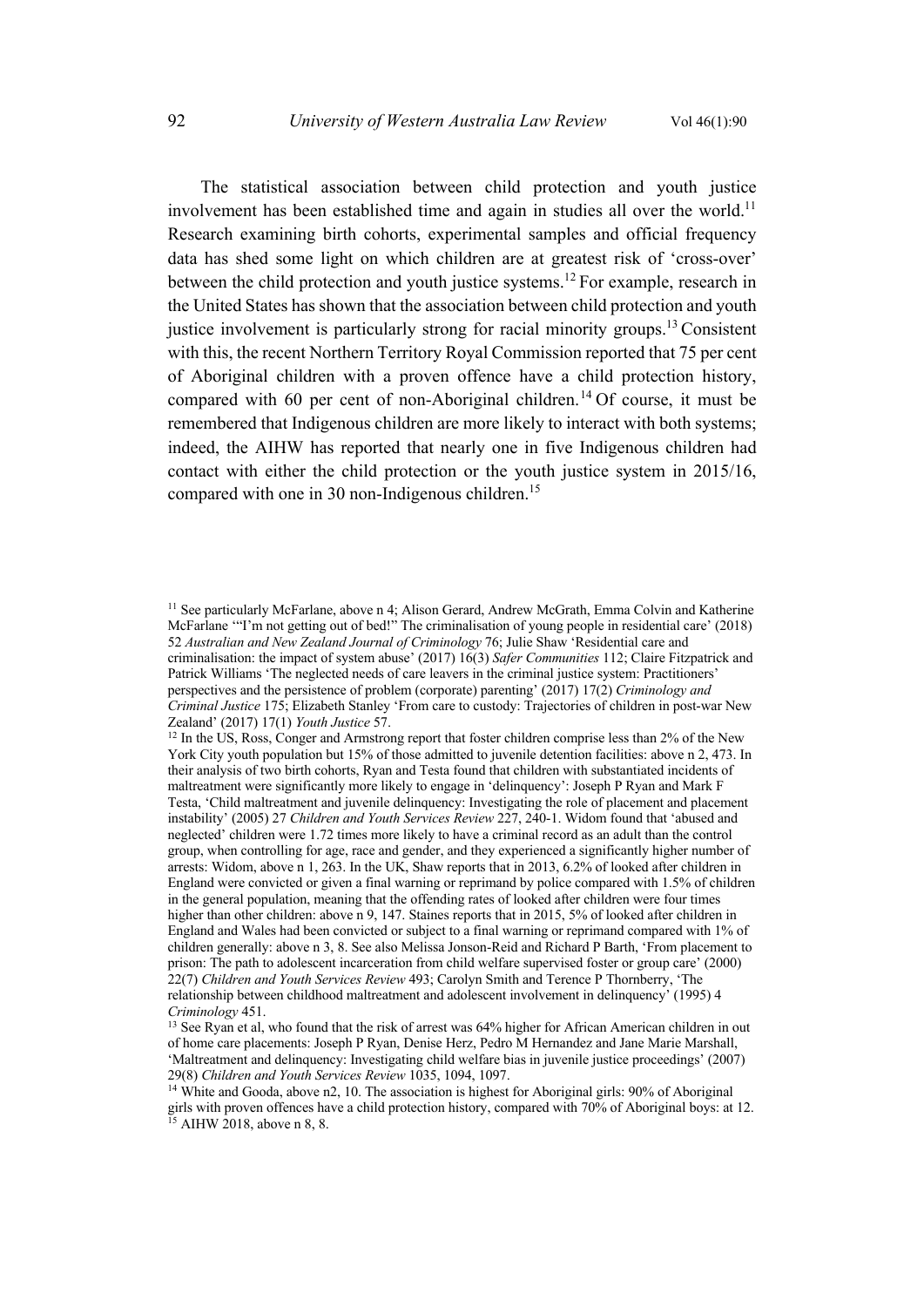## 2019 *'Crossover Kids'* 93

In addition to the trends related to race, the 'overlap' between child protection and youth justice involvement appears to be particularly strong in respect of girls.<sup>16</sup> British and Australian research suggests that whilst boys are more likely to offend overall, girls who offend are more likely to have experienced child protection interventions than their male counterparts.<sup>17</sup> The age at which a child comes into 'the system' is also relevant. Children whose first experience with child protection intervention occurs during their teenage years are more likely to come into contact with youth justice agencies than children who are removed as infants.<sup>18</sup>

These statistical trends, however, do not explain how or why children in the child protection system become criminalised.19 Many scholars have pointed out that the young people who interact with child protection and youth justice systems share certain characteristics including mental ill health, developmental and behavioural problems, trauma, experiences of abuse, low socioeconomic status, low educational attainment or special educational needs, and family instability.<sup>20</sup> These are risk factors for both child protection and youth justice involvement, so one possible explanation for the high rate of 'overlap' between child protection and youth justice could be that the same young people are likely to be involved with both systems separately, due to their personal characteristics and life experiences.

However, research in the United Kingdom and the United States has indicated that children who are removed from their families and placed in out of home care

<sup>&</sup>lt;sup>16</sup> McFarlane, above n 3, 345. White and Gooda, Vol 3B (at 9, 12) say that the rate of offending amongst girls known to the child protection system may be twice as high as for boys. See also Jonson-Reid and Barth, above n 12, 512.

<sup>17</sup> Devon Indig, Claudia Vecchiato, Leigh Haysom, Rodney Beilby, Julie Carter, Una Champion, Claire Gaskin, Eric Heller, Shalin Kumar, Natalie Mamone, Peter Muir, Paul van den Dolder and Gilbert Whitton, *2009 NSW Young People in Custody Health Survey: Full Report,* 2011, 158; Staines, above n3, 8; Judy Cashmore, 'The link between child maltreatment and adolescent offending: Systems neglect of adolescents' (2011) 89 *Family Matters* 31, 32. Notably, placement stability has been reported to have less of a protective effect against offending for girls than for boys: Ryan and Testa, above n 12, 245. <sup>18</sup> Jonson-Reid and Barth, above n 12, 510; Ryan and Testa, above n 12, 242; Widom, above n1, 267. Anna Stewart, Michael Livingston and Susan Dennison, 'Transitions and turning points: Examining the links between child maltreatment and juvenile offending' (2008) 32 *Child Abuse and Neglect* 51, 54. <sup>19</sup> This fact is lamented by the NT Royal Commission: White and Gooda, above n2, Vol 3B at 8; Denise Herz, Philip Lee, Lorrie Lutz, Macon Stewart, John Tuell and Janet Wiig, *Addressing the Needs of Multi-System Youth: Strengthening the Connection Between Child Welfare and Juvenile Justice,* Centre for Juvenile Justice Reform, Georgetown, 2011, 17; Staines, above n 3, 6.

<sup>&</sup>lt;sup>20</sup> Catia G Malvaso, Paul H Delfabbro, Andrew Day and Gavin Nobes 'Young people under youth justice supervision with varying child protection histories: An analysis of group differences' (2018) 63(2) *International Journal of Offender Therapy and Comparative Criminology* 159; Stanley, above n 11; Staines, above n3, 3, 7; Cashmore, above n17, 32; Gillian Schofield, Emma Ward, Laura Biggart, Vicky Scaife, Jane Dodsworth, Birgit Larsson, Alice Haynes and Nigel Stone, *Looked After Children and Offending: Reducing Risk and Promoting Resilence: Full Report*, 2012, 10, 14; White and Gooda, above n2, Vol 3B, 17-19; Lord Laming, *In Care, Out of Trouble: An Independent Review*, 2016, London: Prison Reform Trust, 15. And see generally Kimberly Bender, 'Why do some maltreated youth become juvenile offenders? A call for further investigation and adaptation of youth services' (2010) 32 *Children and Youth Services* 466.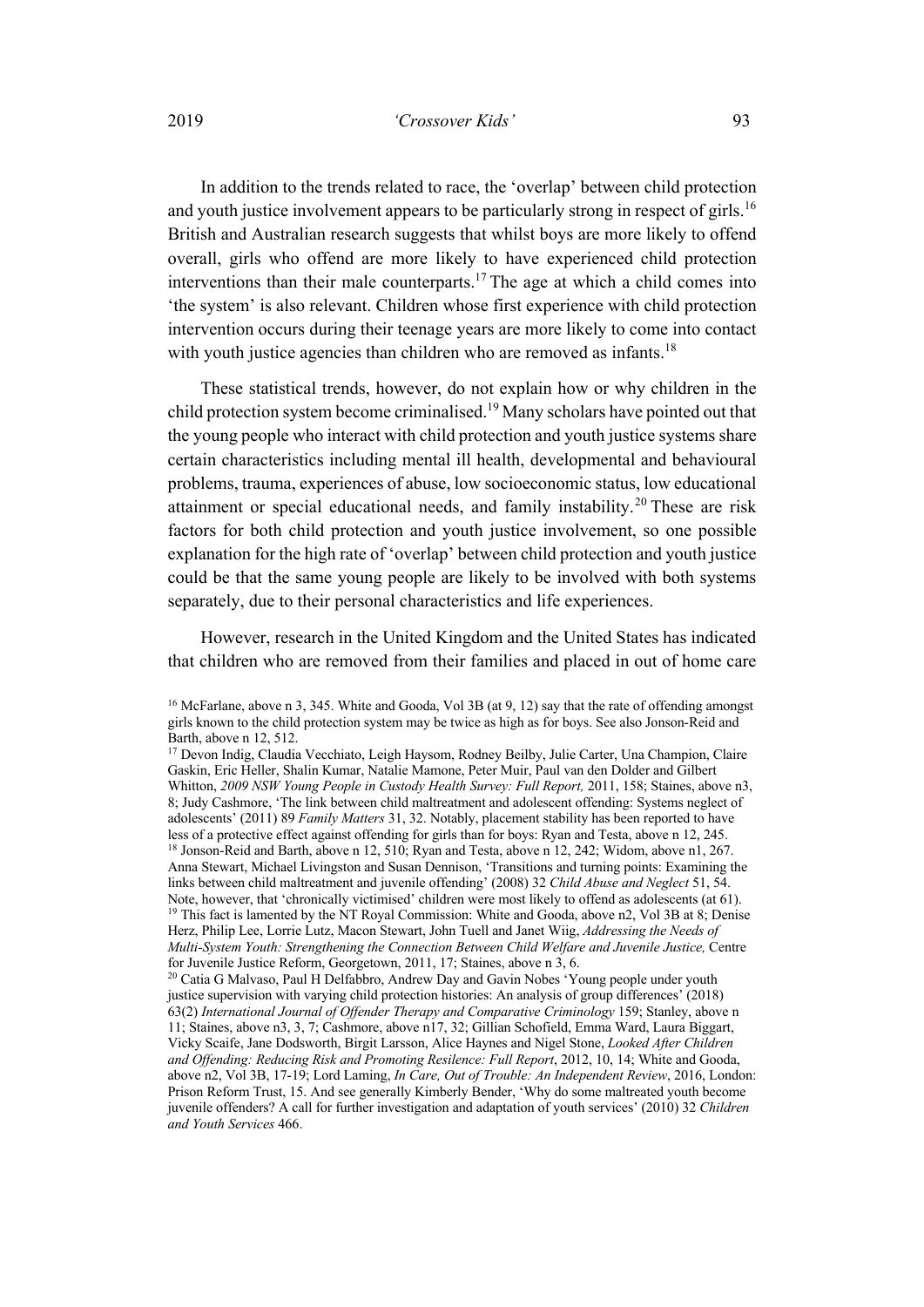are more likely to interact with youth justice agencies than those who are known to child protection services but remain at home.<sup>21</sup> This tends to suggest that there is an out of home 'care-effect'.22

Further to this, many studies have shown that the association between child protection intervention and youth justice system involvement is strongest for those young people who have entered residential care (or 'group homes'), as opposed to kinship or foster care.<sup>23</sup> Residential care is an out of home placement option that accommodates children in share houses in community based settings, staffed by a team of rostered youth workers. Children are often placed in residential care as a 'last resort', having experienced a number of placement breakdowns.<sup>24</sup> Australiawide, only around six per cent of children in out of home care are placed in residential care, <sup>25</sup> although the rate is likely to be higher in some states and territories than others.

# III METHODOLOGY

In order to examine the nature and effectiveness of legal responses to the association between child protection and youth justice involvement, focus groups were conducted with community service providers and community legal centers that provide support to vulnerable children and young people in Brisbane, Queensland. Focus group methodology was appropriate for this study because the aim was to 'bring an improved depth of understanding' of the associations uncovered in previous research.<sup>26</sup> Whilst focus group research is useful in exploratory studies such as this one, it is acknowledged that this methodology has some limitations. When reporting on focus group research, researchers can only report on the perceptions of the participants involved, and this may not represent

<sup>&</sup>lt;sup>21</sup> Shaw, above n 11; Ryan and Testa, above n  $12$ , 244; Widom, above n  $1$ , 256.

<sup>22</sup> Claire Taylor, *Young People in Care and Criminal Behaviour*, 2005, 130.

<sup>&</sup>lt;sup>23</sup> In the US, Ryan et al found that children placed in group homes as opposed to other forms of out of home care were two and a half times more likely to exhibit 'delinquent' behaviour: Joseph P Ryan, Jane Marie Marshall, Denise Herz and Pedro Hernandez, 'Juvenile delinquency in child welfare: Investigating group home effects' (2008) 30 *Children and Youth Services Review* 1088, 1088, 1094. See also Cashmore, above n17, 33; Shaw, above n 9, 148; Taylor, above n 22, 175; White and Gooda, above n 2, 8; NACRO, *Reducing Offending by Looked After Children,* 2012, 3-4; Ryan et al, above n13, 1036, 1047. Note also that Smith and Thornberry found a significant difference between the offending rates of children residing with both biological parents and children with other family structures: above n12, 466. <sup>24</sup> Create Foundation, *Reducing the Criminalisation of Young People in Residential Care Facilities Report*. Sydney: CREATE Foundation, 2012, 3. In the US, see Ryan et al, above n13, 1088-1089 (they report that group home placements represent around 11% of all out of home placements). In the UK, see Shaw, above n9, 148.

 $25$  AIHW, above n 8, 49.

<sup>26</sup> Sharon Vaughn and Jana Sinagub *Focus Group Interviews in Education and Psychology.* Thousand Oaks, Califorinia: SAGE Publications, 1996, 25; see also Sue Wilkinson 'Focus group methodology: A review' (1998) 1(3) *International Journal of Social Research Methodology* 181.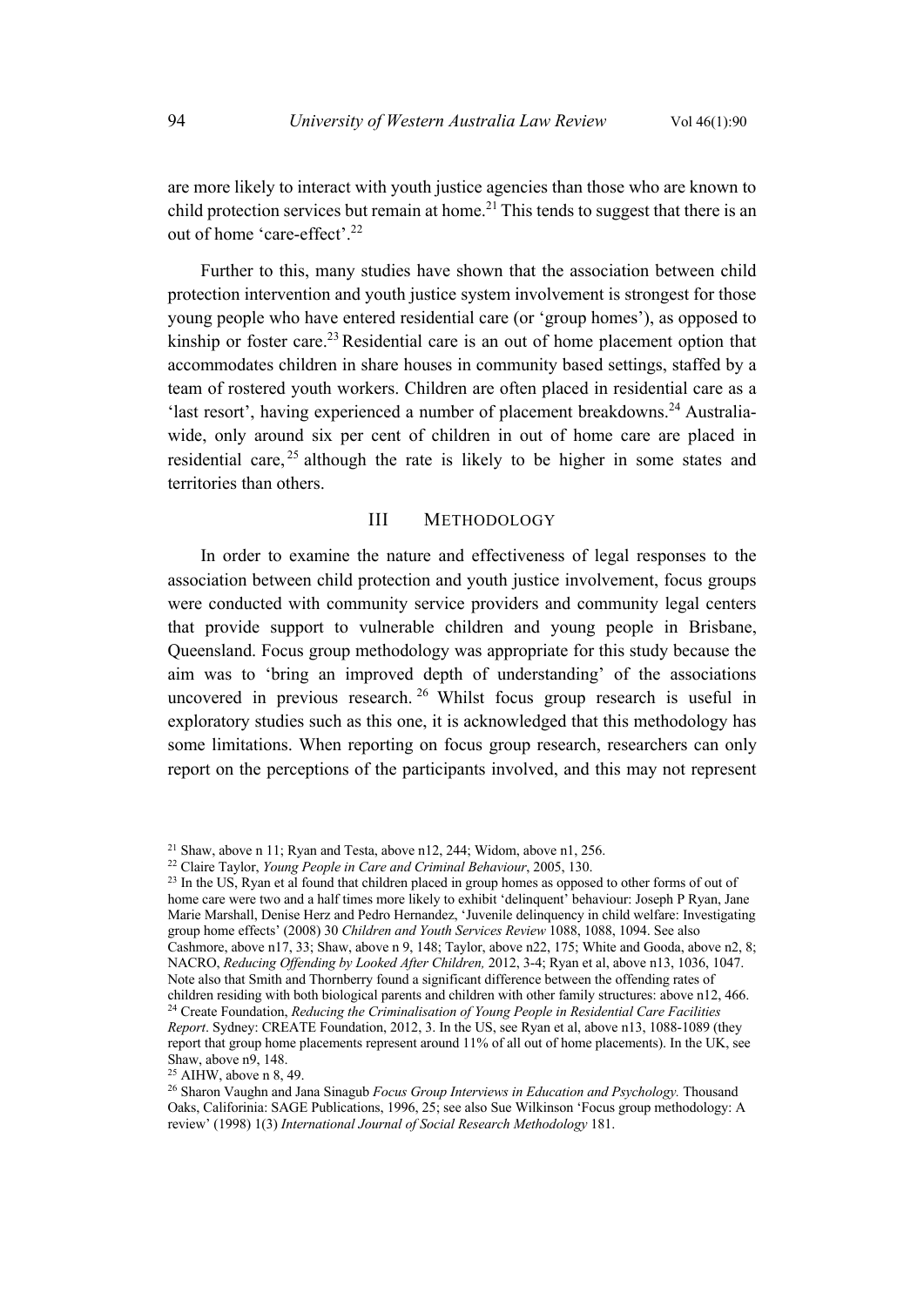the whole picture. Further research is therefore required to confirm the observations made by the participants in this small study.

The focus groups were semi-structured in nature. Participants were invited to discuss the nature of the association between child protection and youth justice involvement; the effects of child protection and youth justice involvement on children and young people both in the short- and long-term; current legal responses to 'cross-over' children; and recommendations for reform. Ethical clearance was obtained from the relevant university ethics committee.<sup>27</sup>

A total of 24 people participated in five different focus groups. Most were female (n=16); eight were lawyers and the others were youth workers, counsellors and social workers who work in youth legal and advocacy services. The focus groups were audio-recorded and transcribed, and thematic analysis was undertaken using manual pattern coding in accordance with Miles and Huberman's methods.<sup>28</sup>

### IV RESULTS

#### A *What offences are children in the child protection system charged with?*

Participants in all groups agreed that it was 'very common' to see children 'cross-over' between the child protection and youth justice systems, in fact, the association between child protection and youth justice involvement was expressed to be 'an accepted fact'. One participant said: '[t]here'd be very few Child Safety kids we work with that don't have some sort of criminal involvement.'

Participants said that, most often, children became involved with the youth justice system after they had become subject to child protection interventions, and many said that 'the actual child protection is, in itself, playing a key role in criminalisation.'

When asked what kinds of offences 'cross-over' children tended to be charged with, participants most often discussed offences that arise out of 'necessity' and offences related to 'anti-social' behaviours. Offences that their clients had committed out of necessity – or for survival – included shoplifting and public transport fare evasion. Participants said:

> Young people in care can't get [Youth Allowance] until they turn 16… so of course they're going to commit crime to survive.

<sup>&</sup>lt;sup>27</sup> University of Queensland Human Research Ethics Committee: approval #2017000690.

<sup>28</sup> See further Matthew B Miles and A Michael Huberman, *Qualitative Data Analysis,* 1994, 55-58, 252- 253.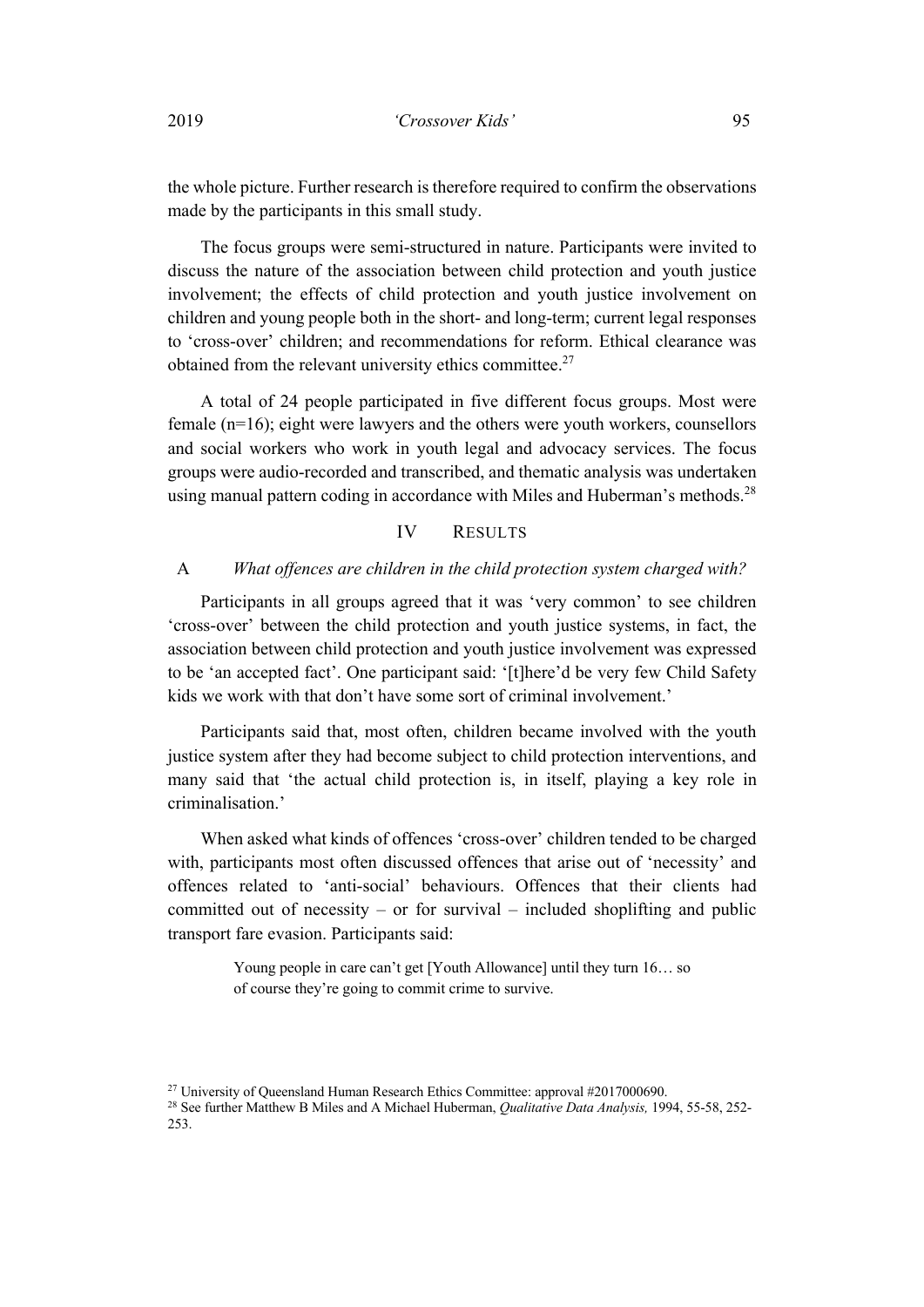Fare evasion shouldn't even be an offence. Honestly, we're trying to stop kids getting into the criminal justice system and we've driven them to a court for a fare evasion?

Charges that resulted from 'anti-social' or 'challenging' behaviours included wilful damage and assault. Participants in all groups said that wilful damage incidents were often associated with mental health problems, anger or trauma:

> You have a young person that is traumatised and they act out, and they might punch a wall. The walls are plasterboard and they put a hole in the wall and they get charged with wilful damage.

Specific wilful damage incidents described by focus group participants had often occurred in residential care settings. Examples included: spilling barbeque sauce on the tiles; 'I had a kid who broke a door, but then fixed it – he still got charged'; 'We've had young people kick in toilet doors in resi care because the toilets are locked'; and even 'We had another young person charged with wilful damage for ripping gladwrap'. One participant described a recent case involving self-harm:

> The placement had nonetheless decided to ring the police and charge this young woman because she had smashed a window and was cutting herself. So, she was taken to hospital under an emergency examination order, and then they charged her with wilful damage of the window.

Participants in four of the focus groups said that they had young clients who had been charged with assault as a result of altercations with a youth worker or housemates in residential units. Behaviour ranged from incidents such as 'whacking each other with towels', to '[throwing] a basketball at a carer's head'. One young person 'had a bit of blu tac, took the blu tac, put it on the youth worker's head' and was charged with assault.

Other participants related stories of children who had been charged in circumstances where they believed no criminal conduct had been engaged in at all. One participant described a recent matter where a child was charged with 'stealing the keys which were lent to her to access her own placement.' In this case, the placement wanted her charged because 'they told her she couldn't keep those keys because she lost her keys'. Other incidents included: 'They took the food out of the fridge for a picnic down at the park, and they got charged with theft'; and 'One of them moved a microwave into their room and got charged with theft'. In one of the focus groups, participants discussed a client who had been charged with break and enter and trespass at 'their own resi house' because 'they didn't have the key so they broke in through a back door.'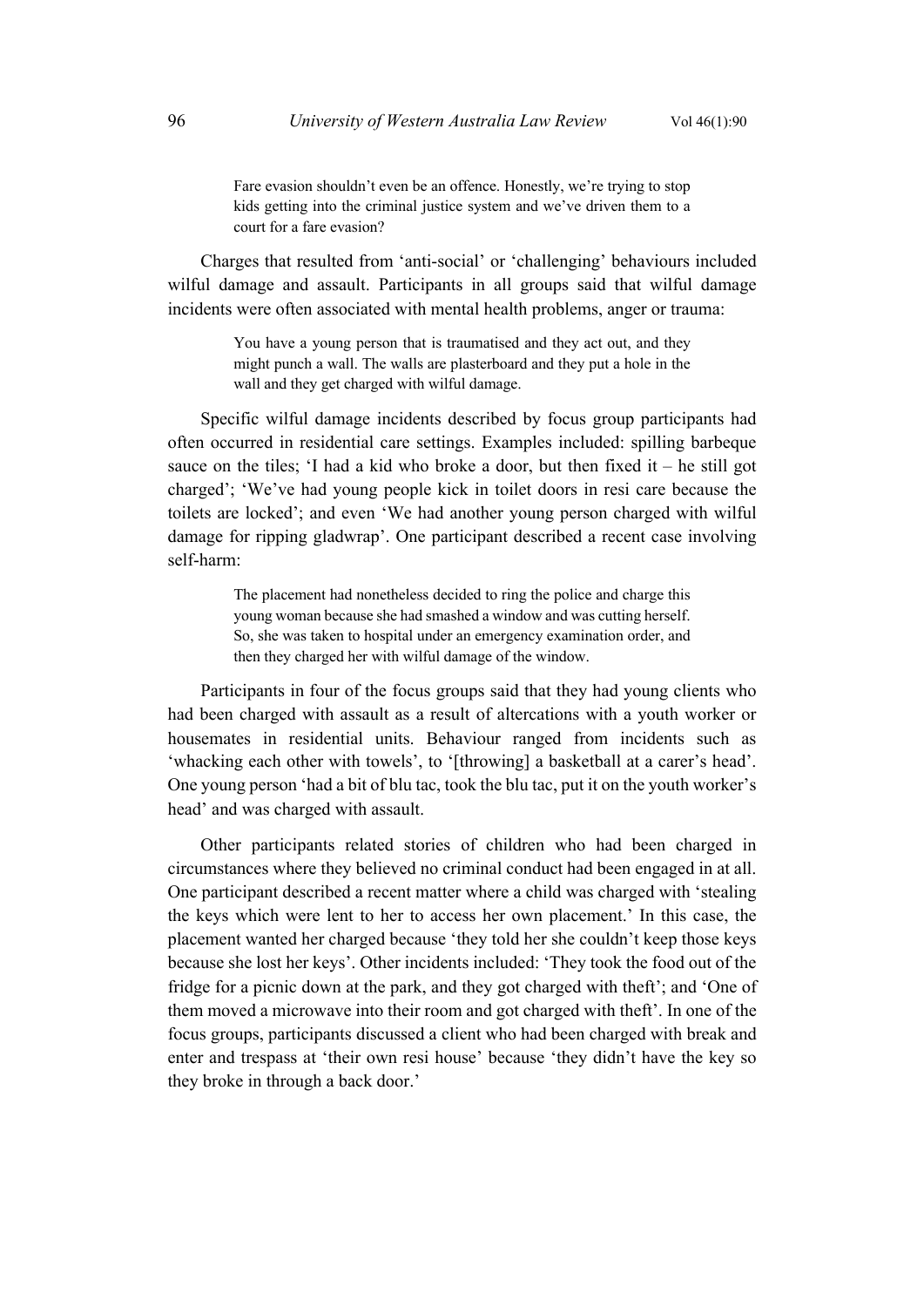Participants also said charges could arise out of situations where police were called to deal with incidents that had occurred in the house. In one focus group, a participant discussed a matter where:

> [A] cop came to her house and the cop swore at her and she told the cop to get fucked and he charged her with public nuisance in her own house.

Participants in that group agreed that these kinds of incidents generally occurred because the child was traumatised or distressed:

> I think you'll find most crime committed by young people is either survival crime, like poverty crime, or it's crime committed in anger and frustration because of the trauma they've gone through.

B *Which children are most at risk of criminalisation?*

Participants in all groups said that children placed in residential care were most at risk of becoming involved in the youth justice system, when compared with children in other types of placements. One participant said:

> I think the pathways are child protection system first, and then criminalisation after the child protection orders are taken. That's for a number of reasons but one of the biggest reasons, I think, is the group houses that young people get put in. I mean, that sounds a bit simplistic, but I think that's a big reason to it [sic].

Many said that younger children were criminalised as a result of being negatively influenced by older housemates. For example, one participant said:

> I had a 12 year old in a group house earlier this year, first time he ever saw pot was when a 15 year old kid said "here, hold this pot" because he was going to be searched for it.

Participants said that another reason why children in residential care were charged with offences was because youth workers in residential units used police as their 'fall-back' for 'behaviour management': 'police [are] kind of the parent coming in to be the bad guy'. One participant said:

> It is the [easy] option. We call the police, we get rid of the young person, at least for the night and then, therefore, we don't have to deal with it. Then they just come back. We just pick them up the next day and it's all done.

Whilst participants acknowledged that individual workers and placements varied in their practices, most felt that police call-outs to residential units were usually unnecessary. They noted that: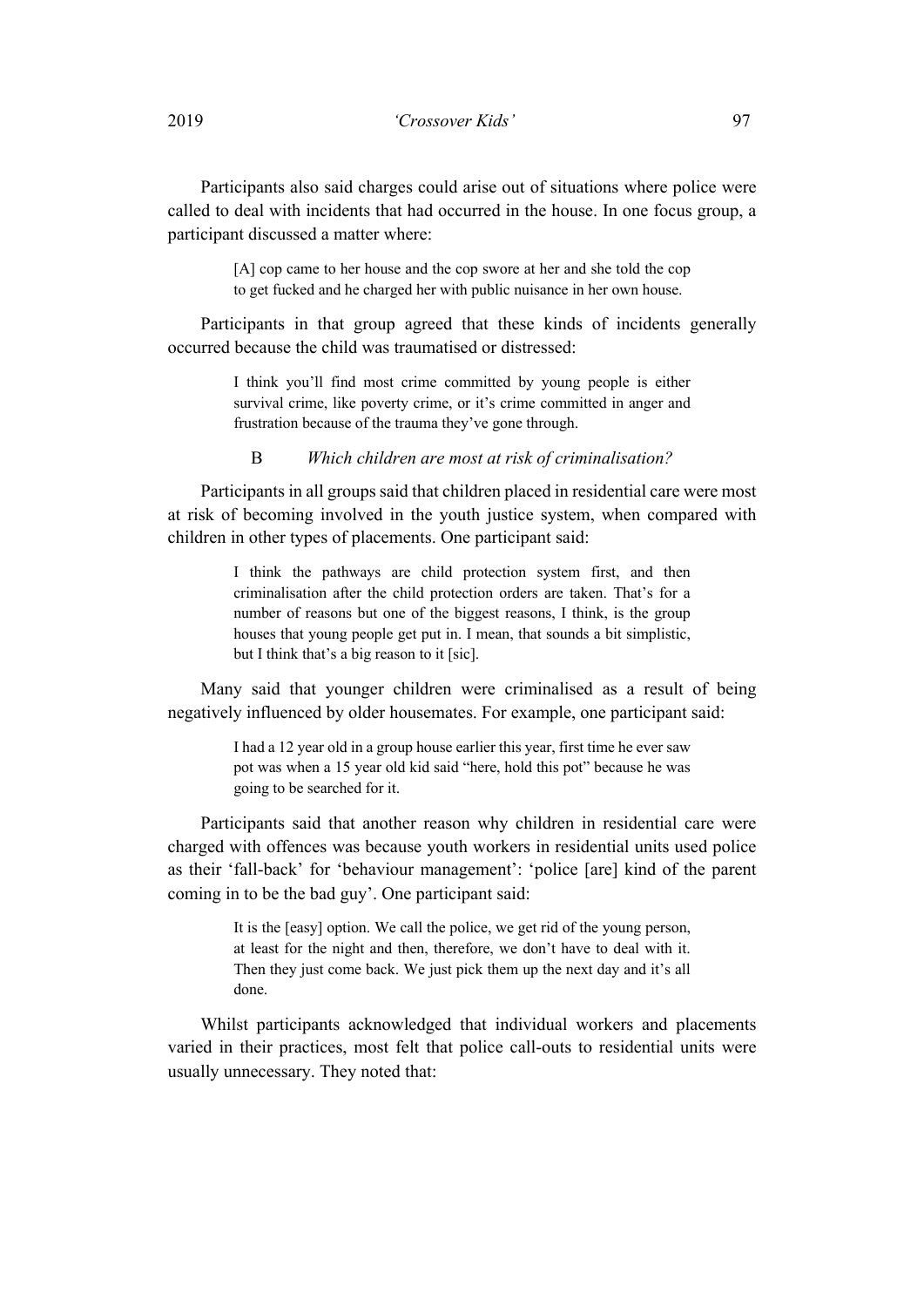Participant 1: That doesn't happen in an ordinary family home. You don't call the police because there's a hole in the wall.

Participant 2: You go to a hardware shop and you buy plaster and you patch it up.

In all groups, participants said that workers needed more and better training in therapeutic behaviour management approaches, and de-escalation. They said that youth workers in residential units were often young graduates who 'can't handle it' and had a tendency to take the behaviour of the children personally, blaming the child for 'not engaging' with them. Participants also commented on the high turnover of staff in residential units and said this compounded the problem: 'They don't get debriefed and there's no role modelling by a skilled worker, so they come fairly unskilled and they leave unskilled.' One participant concluded: 'You've got the most damaged young people and then we put really under-skilled workers to manage that space in a lot of instances. That's a problem.'

Some of the participants said that the policies of residential care providers contributed to the problem. For example, the 'no touch' policy was discussed in three of the focus groups. According to this policy, youth workers are not permitted to touch a young person in their care, so: 'if they have a no-touch policy, then they're essentially calling in the police to touch people'. Participants said that this kind of policy discourages workers from forming an 'emotional connection' with the young people in their care. One participant said:

> The environment that they create is so– it dehumanises these kids and it sets them up to be criminalised. The policies set them up to be criminalised.

Participants in two groups remarked that when police are called to a residential unit, this should prompt the same response from the Department of Child Safety as a notification of abuse. One participant said:

> [I]f the police are called to a placement, then Child Safety needs to review that placement immediately, because it says to me that in fact those workers aren't able to meet the needs of that young person… this would encourage Child Safety to be working more proactively with the residentials to avoid that fallout.

Participants in all groups agreed that there needed to be greater involvement and oversight by supervisors and senior staff when a decision to call police to a residential unit was made, and that there needed to be a 'shared understanding of what a reasonable call-out would involve.'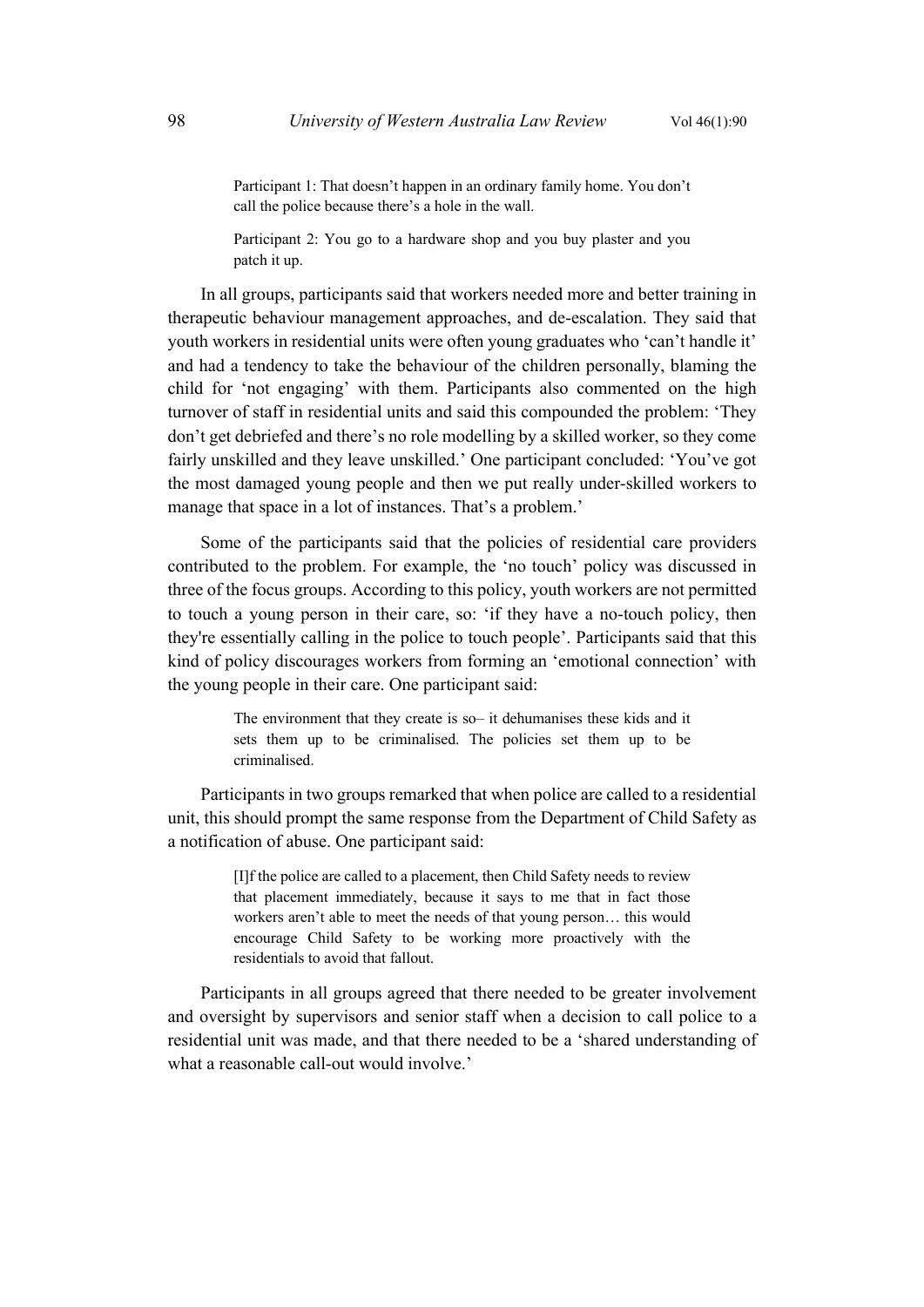Participants said that a restorative approach should be taken by workers to situations of conflict or distress, instead of calling police. They emphasised the importance of communication, suggesting that when problems arise, 'you sit down and have a family discussion about it.' This, they said, not only benefits the children by avoiding criminalisation, but:

> it could be a learning curve also for the youth worker at the same time, because then the youth worker would be able to take in the information and come to the conclusion that in the future it's probably not the best idea to have a call-out for something so horrifically stupid.

#### C *What are the consequences of criminalisation?*

Participants said that when children in care receive a criminal charge, their placement may breakdown, either because the relationships are compromised, or because the carer refuses to allow the child to return. This may mean that the child is held in custody because arrangements for an alternative placement cannot be made quickly enough, whereas 'if they were in a family situation, their parents would come along to court and they'd be able to go home.' Participants in one group noted that even if the carer agrees to take the child back, the magistrate may be reluctant to allow this, and may decide not to grant bail as a result.

The criminal charge, and the legal proceedings that result, can cause a significant amount of distress to the young person, and their bail conditions can set them up to fail. For these reasons, even if they have a legal defence available to them, a child may choose to plead guilty in order to have the matter over and done with. One participant said, in the context of residential care:

> They get put on conditional bail… where they're criminalised even further for not abiding by curfew. Because if you're one minute past seven o'clock, yes, your resi worker will call the cops and let them know about it. They're not doing anything to protect these kids from further criminalisation.

Of course, the long-term consequence of incurring criminal charges is that: 'they end up racking up a history because half of this stuff gets finalised.' Often children accumulate multiple charges, so the penalties they receive become harsher over time. In one group, participants said:

> Participant 1: if there is to be future offending... that sentence is going to be harsher than it would have been if they weren't criminalised as a child in care.

> Participant 2: …they've lost their opportunity for diversion because the police will already have said, "well, you've already been to court" or "you've already been cautioned multiple times."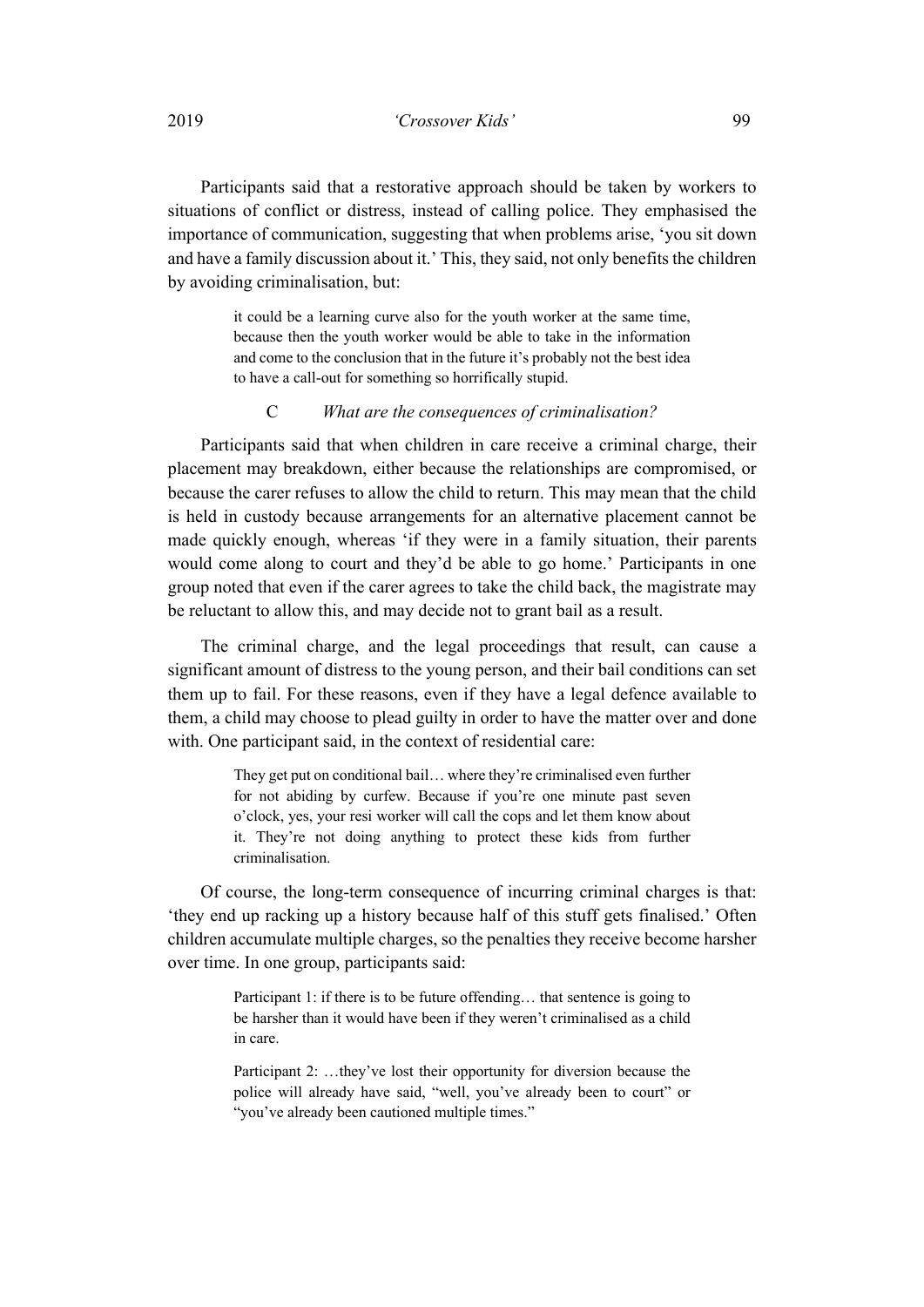Ultimately, many of these children are sentenced to a period of detention and, as a result, detention becomes 'normalised' for them: 'detention isn't really hanging over their head anymore because they've been there, they've survived, and most of them don't like it but… it's not that unknown scary thing at the end.' Indeed, participants in three of the groups said that their young clients have told them they would prefer to be in a detention centre rather than in a residential unit. One participant said:

> Then you have kids in the detention centre who refuse to get bail because the resi placements are so bad they don't want to leave [detention]. I've sat with a young person and pleaded with them to go for bail and they refused. [He/she] was like, "no, if I'm going back to resi placement, I'll stay in here. It's better in here."

## D *What reforms of the child protection system are needed to avoid criminalisation?*

Participants in all groups believed that too many children were being placed in out of home care, and they emphasised the trauma that results from removal. One participant said: 'I think there's this tendency to think of kids' trauma as somehow coming from their families, but it's– I mean we all know that's actually not true.' Participants felt that placing children in out of home care did not always improve their safety, and that often they would have been better off at home:

> [T]hey remove kids all the time from allegedly unsafe situations – they're situations where people just really need support, you know, the vast majority of the time. But then they put kids into these situations… they are completely blind to the lack of safety in those situations… we put kids in places where they're even less safe or just as unsafe.

> I don't know a placement in residential, whatever, is ever going to be better than their family. We need to try and support families and strengthen families to enable them to keep their children.

Most participants did not support the use of residential care as a placement option, even in situations where children needed to be removed. For those who assumed its continued existence, there was an acknowledgement that they 'are really difficult environments to work in', but they said residential care should be less 'custodial' and more nurturing. One participant said:

> It sounds a bit corny but I reckon it all comes back to love. Because the offending and stuff is just a symptom… these kids just have to deal with so many people who don't love them, whether that's their parents initially and then Child Safety. I think just the more people you can get involved and around them to – excuse the phrase – give a fuck about them, that's what'll make the difference.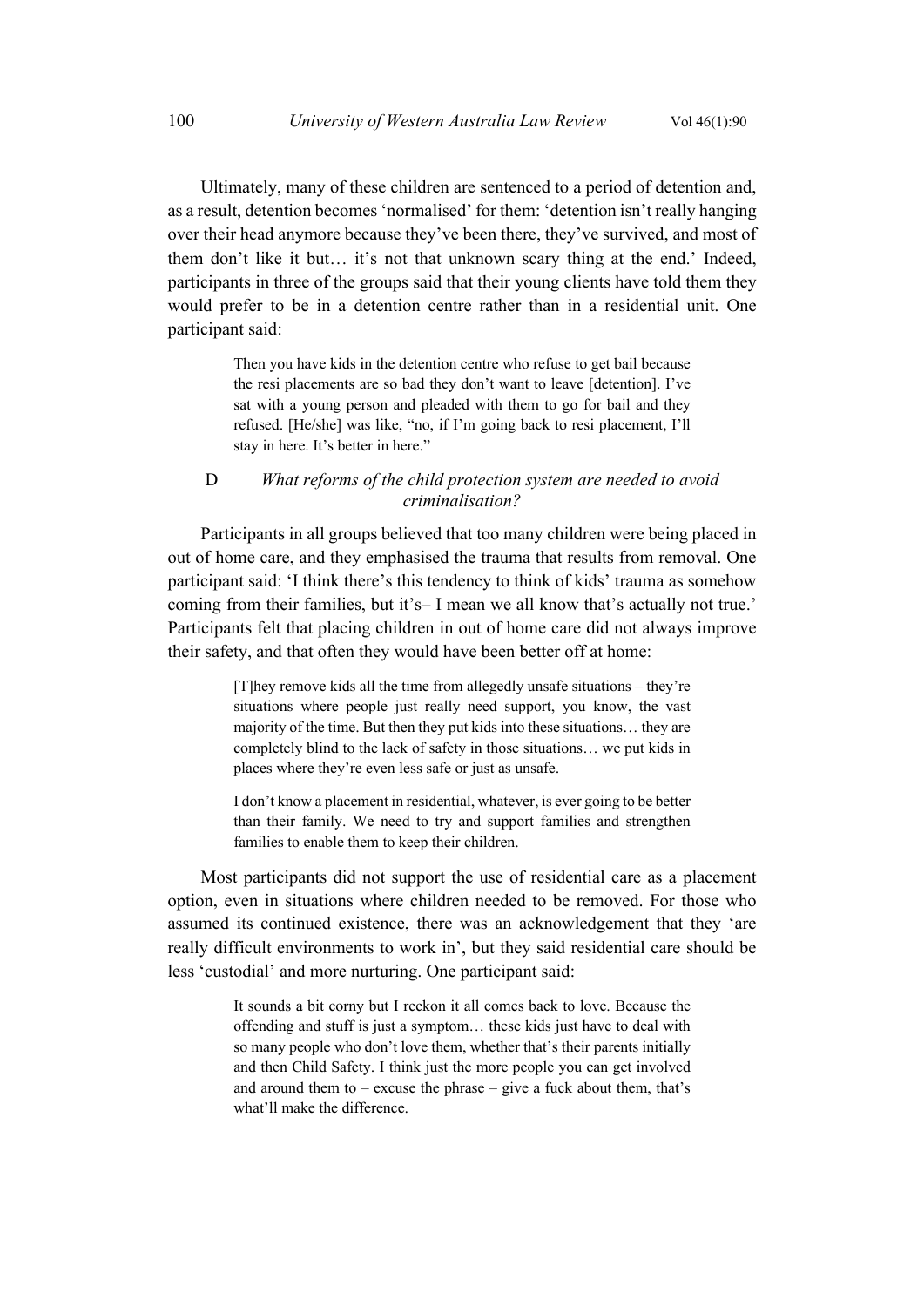## 2019 *'Crossover Kids'* 101

Concerns were raised in four of the focus groups that children often disengaged from education when they entered the child protection system. For example, one participant said: 'every young person we've ever worked with in care is not attending school.' Participants said that this contributed to the risk of criminalisation because 'they're running amuck in the community' during the day. They suggested that pro-social links to the community should be enhanced through education and extra-curricular activities. In three of the groups, there was a discussion about whether boarding school might be an appropriate alternative to residential care, however there was no consensus on this either within or between groups.

Participants in four of the groups noted that once children in care have been charged, and are appearing in court, the Department did not always ensure the young person received the legal assistance and emotional support that they required throughout that process and often there was no representative from Child Safety appearing in court alongside the young person. One participant said: 'They never show up… they don't even know what the kid looks like.' Another said:

> We had to give him money for a train ticket so that he could [get to court] because he jumped the train going to court… Child Safety wouldn't even respond to our communication saying that this young person who is in their care has court, he needs to be at court.

#### E *How can we reduce children's contact with the criminal justice system?*

Participants tended to agree that police should not be charging children who are in out of home care with offences at all; rather, 'they should be cautioning them and they should be refusing to charge.' Participants said that police and workers should employ restorative techniques when dealing with vulnerable young people, rather than proceeding to charge or a formal youth justice conference:

> I would argue though that for those small issues, that really shouldn't even be going to a full process. It's a pretty demeaning process for a young person to have to go to a conference and say I'm sorry for taking food to a park.

Whilst most agreed that youth justice conferences were often effective in dealing with more serious matters, creating 'ah-ha moments', they emphasised the importance of building relationships, and practicing empathy and respect. They noted that, as youth workers and youth lawyers themselves, they dealt with the very same children, and yet:

> I've got to say that all the young people we've worked with, we've never – there's never been a second where we've had to consider calling police, because of the relationship that we have with those young people. It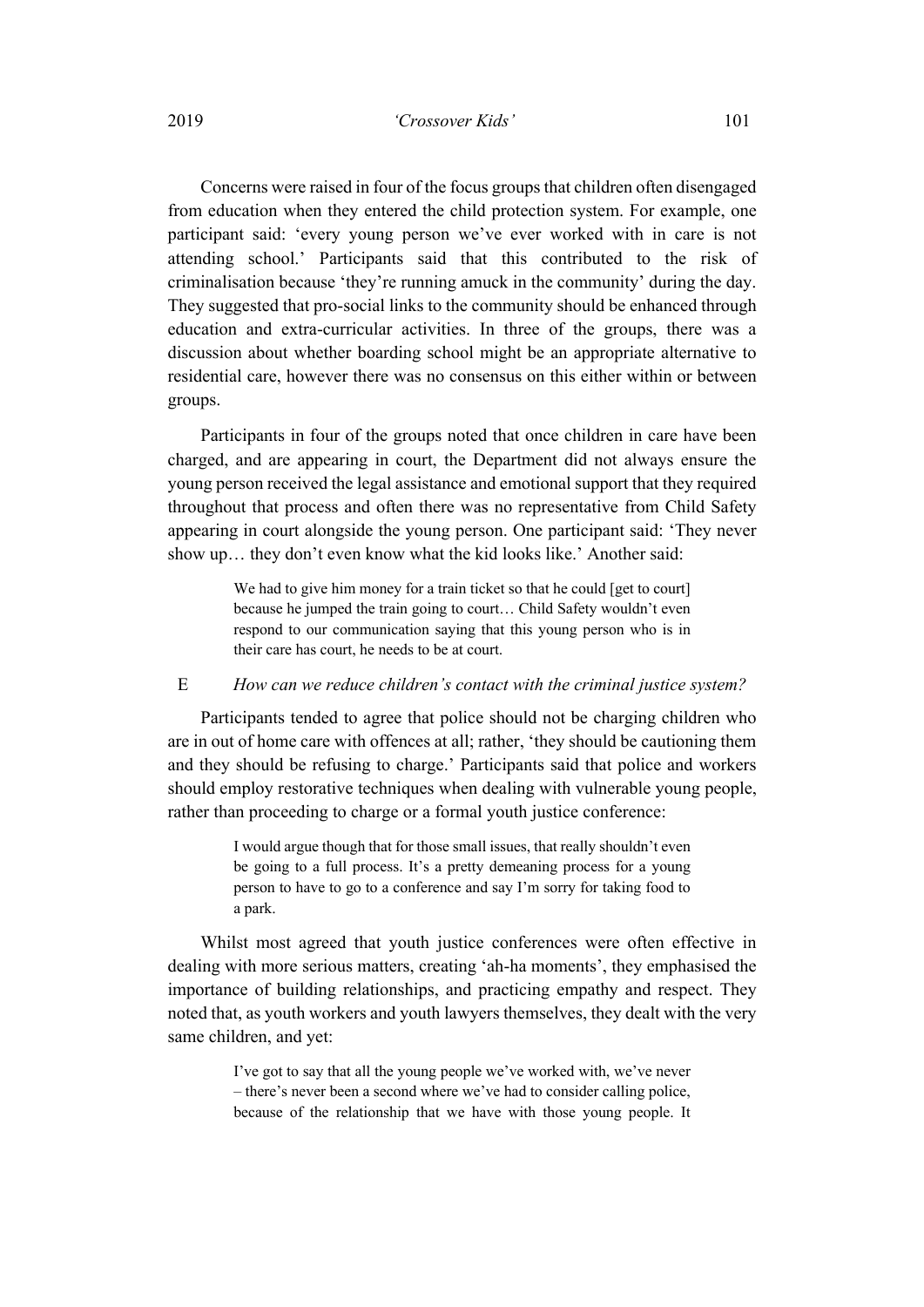doesn't mean they don't get angry… but we would never consider reacting like that.

Participants in two of the groups argued that the most effective way of ensuring that children were not criminalised for minor offences would be to raise the age of criminal responsibility. One participant said this would:

> … force lazy youth workers and lazy organisations to think of other ways to deal with a 13-year-old punching a hole in the wall, or a 10 year old breaking a lock to go to the toilet or stealing food, or whatever.

There was consensus across all of the groups that criminalising young people, particularly young people in care, was harmful in the short- and long-term, and that instead, the focus of both systems should be the 'child's best interests.' One participant summarised by saying:

> The criminalisation begins when you've got 11, 12-year olds with six pages or seven pages of criminal history for pissy little shit that should never have entered the courtroom. They've already had all the communitybased orders by the time they're 13, and they do start getting remanded in custody. Then that becomes the norm. That becomes a comfortable place.

V LEGAL RESPONSES TO THE 'CROSS OVER' PROBLEM

Participants in this study said that poor decision-making on the part of carers and police officers contributed to the criminalisation of young people in care. In the broader literature, blame is shifted in every possible direction by all systems involved.<sup>29</sup> Police are of the view that workers in residential units should refrain from calling them in to deal with behaviours that would normally be 'handled' within a family environment.<sup>30</sup> Residential care workers and their employers insist that they are required to phone police to comply with their insurance policies, and that the problem lies with police who then exercise their discretion to charge.<sup>31</sup> Workers claim that they lack many of the disciplinary strategies that a parent could use, and feel powerless to manage young persons' challenging behaviours.<sup>32</sup> Children are viewed as perpetrators rather than victims.

Some of the options for law reform that participants in this study suggested are complex and would require system-wide changes to both law and culture. Others

<sup>&</sup>lt;sup>29</sup> McFarlane notes: 'The response of successive governments to the issue of "drift" of wards to the criminal justice system has trod a well-worn and familiar path, swinging between professed ignorance of the issues raised, underplaying the extent of the problem, reiteration of expressions of personal commitment or concern (generally followed by undertakings that there will be further inquiry into the matter) and obvious disbelief of the charges of ministerial neglect of incompetence.': above n3, 348-9.

<sup>30</sup> Gerard et al, above n 11; McFarlane, above n 4; Shaw, above n 11.

<sup>&</sup>lt;sup>31</sup> Herz et al, above n 19, iv.

 $32$  Gerard et al, above n 11; Shaw, above n 9, 155.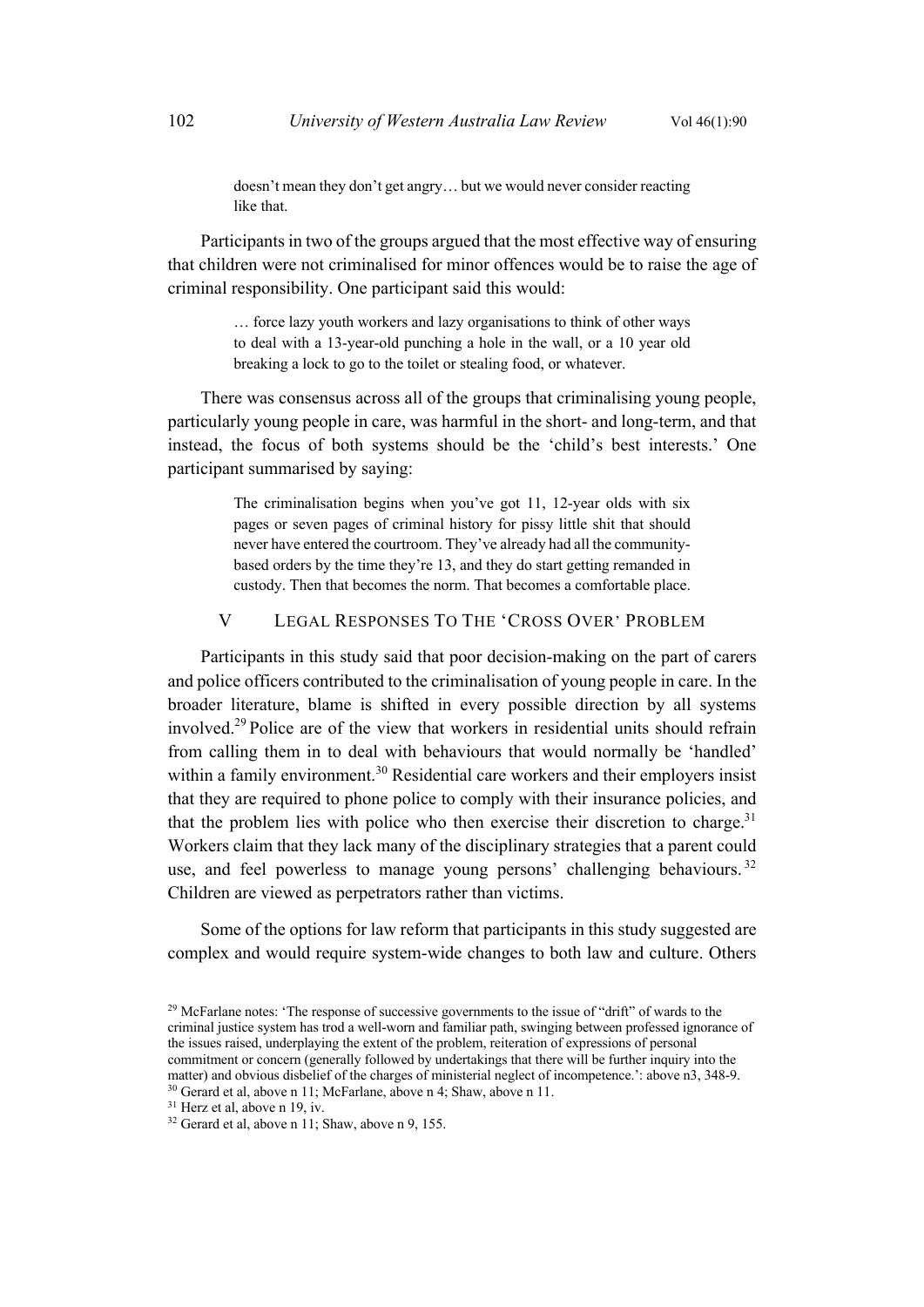would not be so difficult to achieve. In this section of the paper, I examine some legal responses that could address the concerns raised by participants, and minimise the impacts of 'cross over' on vulnerable children.

## A *Child Protection Law*

Participants in this study identified a number of examples of 'systems neglect<sup>333</sup> within the child protection system and much of the discussion focused on residential care. Participants in this study expressed concern at the apparent increase in the use of residential care as a placement option in Queensland. This could suggest that the number of children in residential care is higher in Queensland than in other Australian states, although this cannot be confirmed because relevant statistics are not publicly available. They said that family preservation, with appropriate supports, should be the preferred response to child protection concerns, but they noted that residential care environments could be improved significantly by minimising staff turnover and increasing opportunities for carers and young people to build longer-term relationships with one another. There is no doubt that secure attachments can act as a protective factor and that close, consistent relationships are achievable, even for children in residential care.<sup>34</sup> Clearly, youth workers in residential settings require more and better training, specifically in relation to trauma-informed practice and de-escalation.<sup>35</sup>

Obviously, these things are difficult to legislate for, but certain behavioural changes could be achieved through law reform. For example, it is important that intervention only occur as a last resort, where this is necessary to maintain a child's safety, especially for older children. Some child protection Acts in Australia mandate this approach, for example in Western Australia, intervention action can can only be taken 'in circumstances where there is no other reasonable way to safeguard and promote the child's wellbeing.'36 In Victoria, a child is only to be removed from the care of a parent if there is an 'unacceptable risk of harm to the child'<sup>37</sup> and in NSW, the 'least intrusive intervention' in the life of the child and their family must be taken.<sup>38</sup> In Queensland, however, the legislation does not go so far. A 'general principle' of the Child Protection Act 1991 (Qld) is that the 'preferred way of ensuring a child's safety and wellbeing is through supporting the

<sup>33</sup> Cashmore, above n 17, 35.

<sup>34</sup> Taylor, above n22, 176; Schofield et al, above n20, 5; Staines, above n3, 18; Bender, above n20, 471.

<sup>&</sup>lt;sup>35</sup> Taylor, above n22, 181. One of the Create Foundation's young respondents said: 'They have a first aid certificate on the wall but they don't know what to do if someone is self-harming': Create Foundation, above n24, 16. see also Gerard et al, above n 11.

<sup>36</sup> *Children and Community Services Act 2004* (WA) s 9(f).

<sup>37</sup> *Children, Youth and Families Act 2005* (Vic) s 10(3)(g), read with s 8(2).

<sup>&</sup>lt;sup>38</sup> *Children and Young Persons (Care and Protection) Act 1998* (NSW) s 9(2)(c).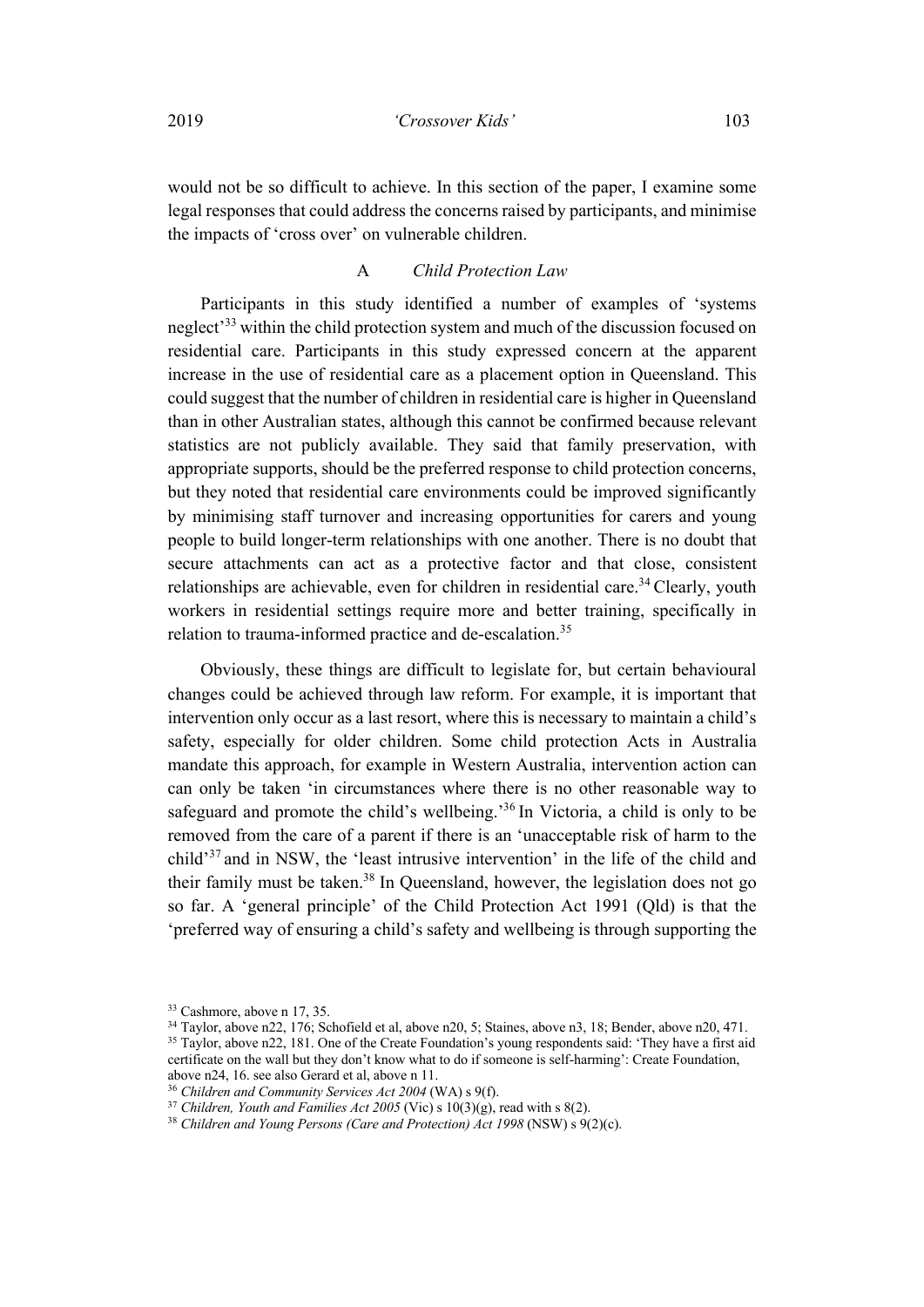child's family',<sup>39</sup> yet there is no requirement to consider the alternatives before intervention is initiated.40

Participants noted that children placed in residential care were particularly vulnerable to criminalisation, especially because police were often called in to deal with 'challenging behaviours.' In the UK, legal provisions have contributed to reductions in the number of police callouts to residential homes. Quality standards relating to children's homes in the UK explicitly state that '[c]hildren should not be charged with offences resulting from behaviour within a children's home that would not similarly lead to police involvement if it occurred in a family home'.41 At present, there is no equivalent in Australian law or policy.

Participants also raised the fact that children on child protection orders often appeared in criminal matters without a representative of the department appearing alongside them, in their capacity as 'statutory parent'. In response to this, child protection legislation, or the Children's Court rules, could be amended to require a representative from the Department to attend court with a child in their care who is charged with a criminal offence – preferably, an officer who is known to the child. This could improve a child's chances of accessing bail or diversionary programs.

Another concern mentioned by participants in this research was the high level of educational disengagement they observed amongst children in care. The literature confirms that formal education, and extra-curricular activities consistent with the child's interests and talents, can play a significant role in reducing the risk of criminalisation.42 In response, child protection legislation could be amended to include a right to education, indeed the (unenforceable) Charter of Rights scheduled to the Child Protection Act 1999 (Qld) states that children in care have a right to 'have access to education appropriate to the child's age and development'. The new Human Rights Act 2019 (Qld) includes a right to education, and this has the potential to impact upon the practices of child safety officers. In circumstances where a child has not been provided with education that is 'appropriate to the child's needs', a complaint could be made to the Queensland Human Rights Commission under this legislation once it comes into effect in January 2020.<sup>43</sup>

<sup>39</sup> *Child Protection Act 1999* (Qld) s 5B(c).

<sup>&</sup>lt;sup>40</sup> Having said this, if a child protection order is contested, the court must be satisfied that the protection sought to be achieved by the order is unlikely to be achieved by an order on less intrusive terms: *Child* 

*Protection Act 1999* (Qld) s 59(1)(e)<br><sup>41</sup> United Kingdom Department for Education, *Guide to the Children's Homes Regulations Including the Quality Standards*, 2015*,* para 9.40.

 $42$  Taylor, above n22, 177-8. See also Cashmore, above n17, 38; Schofield et al, above n20, 63. Also, Northern Territory Royal Commission notes the high levels of educational disengagement, often as a result of exclusion from school: above n2, 18.

<sup>&</sup>lt;sup>43</sup> *Human Rights Act 2019* (Qld) s 36(1) (right to education); s 58(1) (conduct of public entities).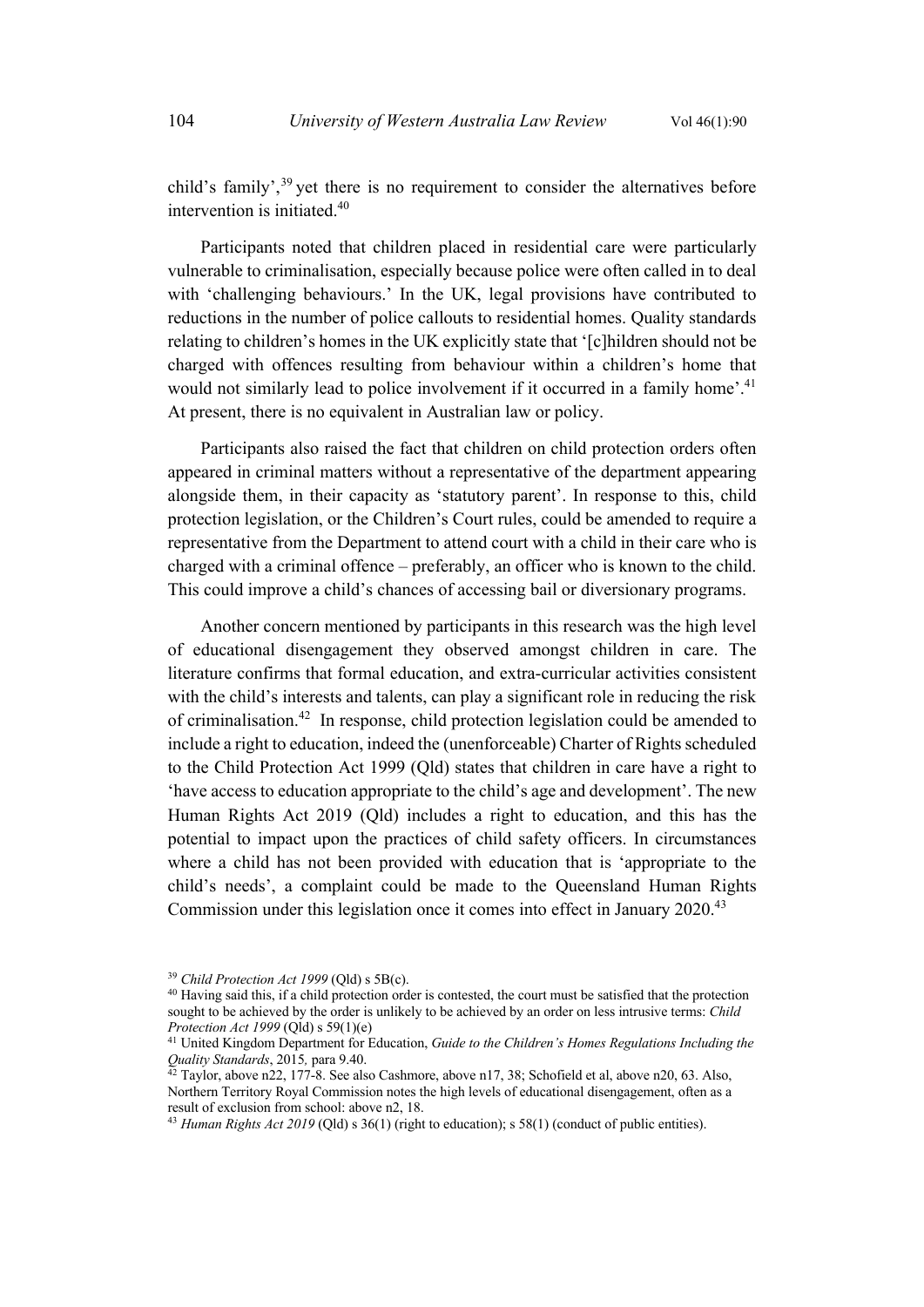#### 2019 *'Crossover Kids'* 105

#### B *Criminal Law*

Participants in this research were of the view that vulnerable young people should not be penalised for certain low-level offences, particularly fare evasion. Consistent with this, in 2016 the Victorian Ombudsman recommended that all young people under 16 years of age be permitted to travel without charge if they present a student card, and that fare evasion charges should be dropped in circumstances where the young person could have travelled under a concession entitlement.<sup>44</sup>

Andrew Ashworth has argued that minor property offences such as shop lifting should not be the subject of imprisonment, and indeed that courts should not have this sentencing option available to them in such matters, regardless of how many previous convictions the person has.45 The basis for his argument is that prison is a disproportionate response to such low level criminal offending, and does not have any proven deterrent effect.<sup>46</sup> In the context of vulnerable youth, this argument is even stronger.

Some participants in this research suggested that the age of criminal responsibility be increased to ensure that younger children cannot be criminalised for 'bad behaviour' at all. There is support for this in the literature, as well as at international law. The United Nations Committee on the Rights of the Child has suggested that member states should not set their age of criminal responsibility below 12 years, given what we now know about the development of children's brains and their physical capacity for ethical decision-making. <sup>47</sup> Children who interact with the criminal justice system before the age of 14 are significantly more likely to become 'chronic adult offenders', so mandating a welfare approach to the offending behaviour of younger children could allow for greater consideration of the 'contextual variables' that influence children's offending.<sup>48</sup> Younger children

<sup>44</sup> Victorian Ombudsman, *Investigation into Public Transport Fare Evasion*, 2016, 59, 62. Justice Connect agrees with this, and further recommended that a Special Needs Access Travel Pass be created for people who have a disability that prevents their effective use of the travel card system: Justice Connect, *Fair's Fare: Improving Access to Public Transport for Victorians Experiencing Homelessness,*  2016, 5.

<sup>45</sup> Andrew Ashworth, 'What if imprisonment were abolished for property offences' *Howard League for Penal Reform Pamphlet,* 2013, 3.

 $46$  Ibid,  $4, 6$ .

<sup>47</sup> Committee on the Rights of the Child, *General Comment No. 10: Children's Rights in Juvenile Justice*, CRC/C/GC/10 25 April 2007, 10-12; Parliamentary Office of Science and Technology (UK), 'Age of criminal responsibility' (2018) 577 *PostNote* 1, 2.

<sup>&</sup>lt;sup>48</sup> Kevin W Alltucker, Michael Bullis, Daniel Close and Paul Yovanoff, 'Different pathways to juvenile delinquency: Characteristics of early and late starters in a sample of previously incarcerated youth' (2006) 15(4) *Journal of Child and Family Studies* 479, 480; Parliamentary Office of Science and Technology, above n 47, 1; Shaw, above n9, 152. See also McMillan and Davis, above n6, 171.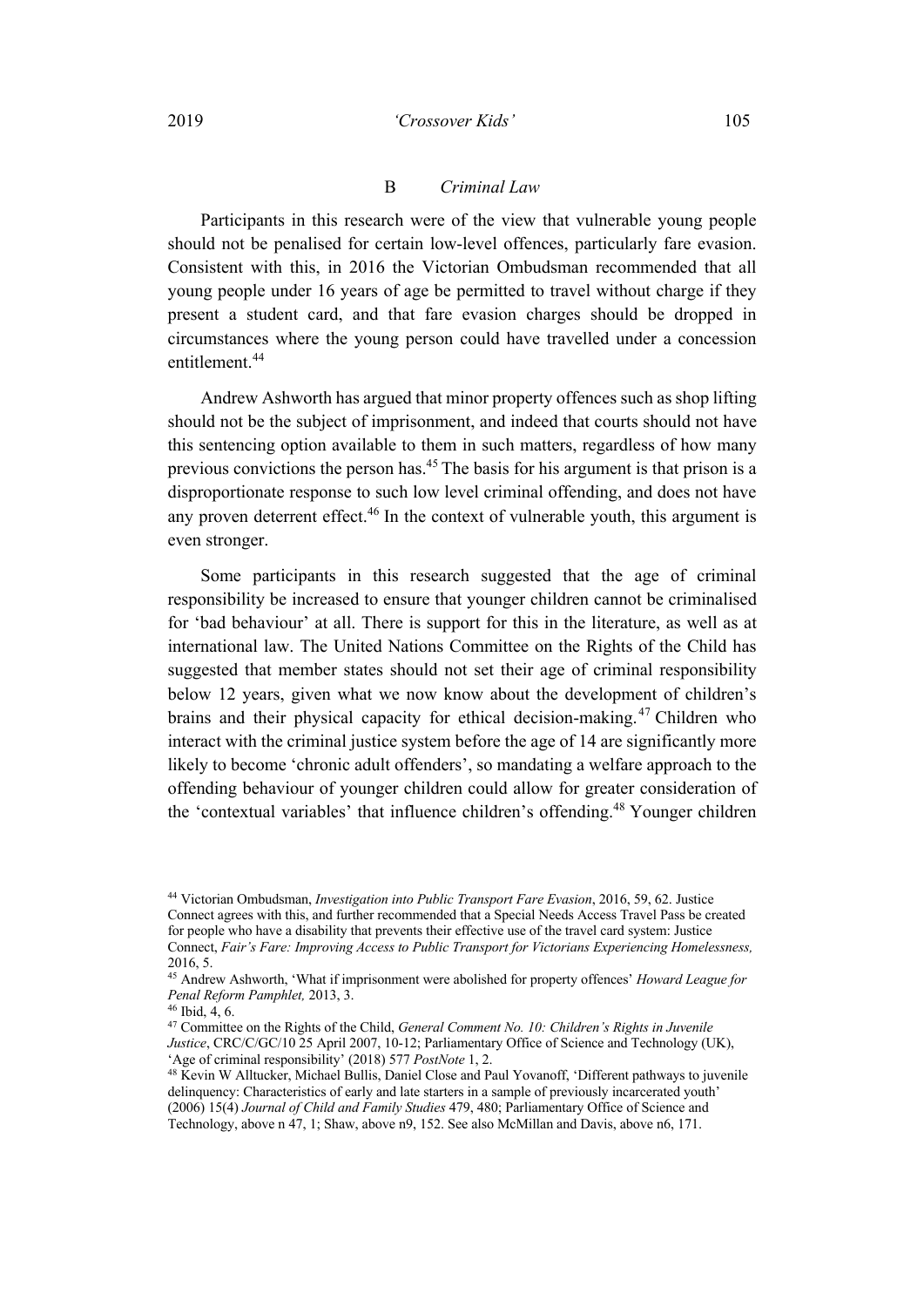are also likely to be committing only minor offences, which are suitable for diversion<sup>49</sup>

# C *Youth Justice Law*

There was general agreement amongst participants in this research that many of the charges imposed on their young clients were unnecessary, and that instead the children could have been cautioned or received other less formal sanctions aimed at addressing the underlying causes of their offending, or challenging, behaviour. There is mounting evidence that interacting with the criminal justice system is itself a predictor of recidivism in young people. In their analysis of international longitudinal studies, McAra and McVie concluded that 'the key to tackling serious and persistent offending lies in minimal intervention and maximum diversion'.<sup>50</sup> As Chaaya observes, the justice system assumes guilt or innocence, whereas the reality for the young person may be more complicated and nuanced.<sup>51</sup> This is particularly the case for children in residential care settings, who may be criminalised for behaviours that would be tolerated within a home environment, and which they do not perceive to be 'criminal' in nature; indeed, as was raised by participants in this research, they may find themselves in custody simply because they are ineligible for bail on account of their child protection status.

The *Youth Justice Act* 1992 (Qld) requires police officers to consider alternatives before initiating proceedings against a child, including cautioning or taking no action,<sup>52</sup> however this research would suggest this provision is not always applied. There are no consequences for a police officer if they start proceedings anyway, and participants in this research suggested that magistrates should (and sometimes do) dismiss charges in circumstances where an alternative course of action would have been more appropriate.

Joint protocols between police and residential units, outlining when police should and should not be called, are in their infancy in Australia, however they have been successful in reducing police call-outs to residential units in the United Kingdom in some areas.<sup>53</sup> Some scholars remain sceptical. Schofield et al have said

<sup>49</sup> Alltucker et al, above n48, 480; Staines, above n 3, 21; Parliamentary Office of Science and Technology (UK), above n 47, 4.

<sup>50</sup> Lesley McAra and Susan McVie 'Youth justice: The impact of system contact on patterns of desistence from offending' (2007) 4(3) *European Journal of Criminology* 315, 319, 336.

<sup>51</sup> Michael Chaaya, 'Rethinking juvenile justice reform in New South Wales: A systems theory approach to youth justice conferencing' (1998) 21(1) *University of New South Wales Law Journal* 77, 93; Kelly Richards and Lauren Renshaw *Bail and Remand for Young People in Australia: A National Research Project*. Research and public policy series No. 125. 2013, Canberra: Australian Institute of Criminology. <sup>52</sup> *Youth Justice Act 1992* (Qld) s 11(1).

<sup>53</sup> Shaw, above n9, 149; Taylor, above n22, 182; Staines, above n3, 29-30; Natasha Willmott, *A Review of the Use of Restorative Justice in Children's Residential Care*, National Children's Bureau, London, 2007, 16. The creation of a protocol was recommended by the NT Royal Commission: White and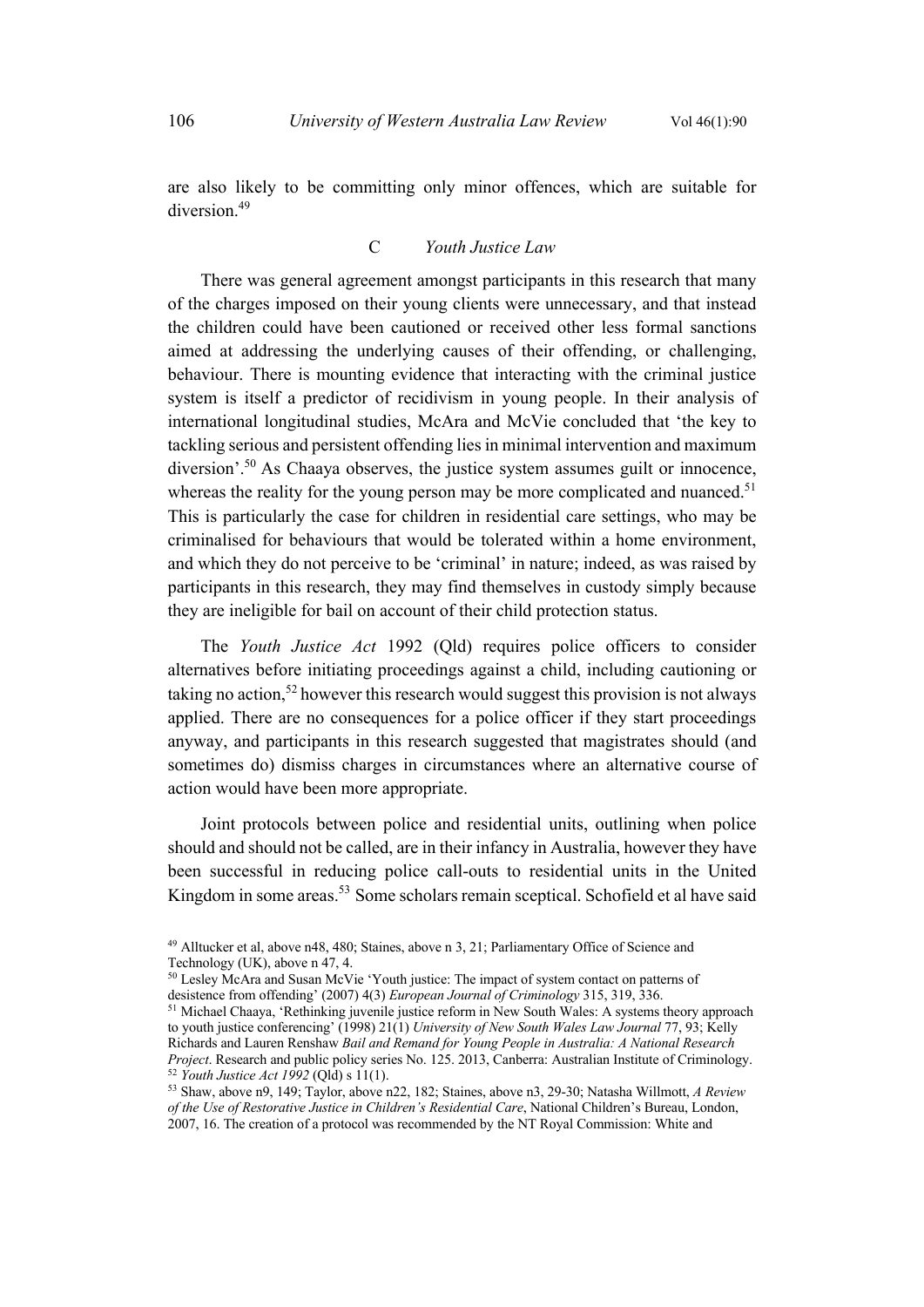that such protocols are most successful when there are positive relationships with local police,<sup>54</sup> but Shaw notes that encouraging police to have a 'friendly presence' at residential units may be counter-productive because it normalises interactions with police and seems to reinforce the assumption that the children are 'potential criminals'.55 In an Australian context, Blagg notes the significant distrust that exists between Indigenous young people and police; he argues that external bodies or police aides are better placed to manage 'problem' behaviour than police officers.<sup>56</sup>

The use and availability of youth justice conferencing as an alternative to charge, or as a sentencing option was also raised by participants in this research. In Queensland, a police officer may refer an offence for 'restorative justice process' where the child admits committing the offence, the child is willing to comply, and having regard to the nature of the offence, the interests of the community would be served by proceeding in this way.<sup>57</sup> However, youth justice conferencing has remained under-utilised and under-researched in most Australian states and territories, including Queensland.<sup>58</sup> As was the case amongst participants in this research, there is not universal support for the use of youth justice conferencing in the literature. It will often be most appropriate to take no action at all. Taylor suggests that as a 'so-called "solution"' restorative justice processes should be 'viewed cautiously'; the distinction between 'offender' and 'victim' may be too

<sup>54</sup> Schofield et al, above n20, 11. See also Ross, Conger and Armstrong, above n2, 472. The Northern Territory Royal Commission recommended a 'Cross-over Unit' be established to foster these professional relationships: above n2, Vol 3B, 35-36.

<sup>55</sup> Shaw, above n 9, 156-157.

<sup>56</sup> Harry Blagg, 'A just measure of shame? Aboriginal Youth and conferencing in Australia' (1997) 37(4) *British Journal of Criminology* 481, 492, 496 (noting the fact that police have played a far from neutral role in the social control of Aboriginal Australians since colonisation). Kelly and Oxley similarly refer to the 'social trauma' caused by dispossession, child removal and criminalisation, and point out that this is 'within the living memory of Indigenous people': Loretta Kelly and Elvina Oxley, 'A dingo in sheep's clothing: The rhetoric of Youth justice conferencing' (1999) 4(18) *Indigenous Law Bulletin* 4, 5. See also Jenny Bargen, 'Kids, cops, courts and conferencing: A note on perspectives' (1996) 2(2) *Australian Journal of Human Rights* 209, 215.

<sup>57</sup> *Youth Justice Act 1992* (Qld) s 22.

Gooda, above n2, Vol 3B, 24. Note that, in NSW, a joint protocol exists: see NSW Government, *Joint Protocol to Reduce the Contact of Young People in Residential Out of Home Care with the Criminal Justice System*, 2016. In Queensland, a protocol is currently being developed.

<sup>58</sup> As to Australian academic research on youth conferencing, see Heather Strang, *Restorative Justice Programs in Australia: Report to the Criminology Council, Australian Institute of Criminology, 2001;* Hennessey Hayes and Kathleen Daly, 'Youth justice conferencing and reoffending' (2003) 20(4) *Justice Quarterly* 725; Jacqueline Jourdo Larsen, *Restorative Justice in the Australian Criminal Justice System*, Australian Institute of Criminology Report No. 127, 2014; Nadine Smith and Don Weatherburn, 'Youth justice conferences versus Children's Court: A comparison of reoffending' (2012) 160 *Contemporary Issues in Crime and Justice* 1. For the relevant provisions, see *Crimes (Restorative Justice) Act 2004*  (ACT) ss14-16; *Young Offenders Act 1997* (NSW) Part 5; *Youth Justice Act* (NT) ss39(2)(c), 39(7), 64, 84 ; *Youth Justice Act 1992* (Qld) Part 2 Div 3, Part 3; *Young Offenders Act 1993* (SA) Part 2 Div 3, and ss7(1)(b), 7(4)(b), 8(7); *Youth Justice Act 1997* (Tas) Part 2 Div 3, Part 4 Div 4; *Children, Youth and Families Act 2005* (Vic) s415, and ss362(3), 362(4), 409F(2)(g), 414(1)(c). There is no reference to youth justice conferencing in the *Young Offenders Act 1994* (WA), however family 'meetings' can be held by the Juvenile Justice Teams (Part 5 Div 2 and 3).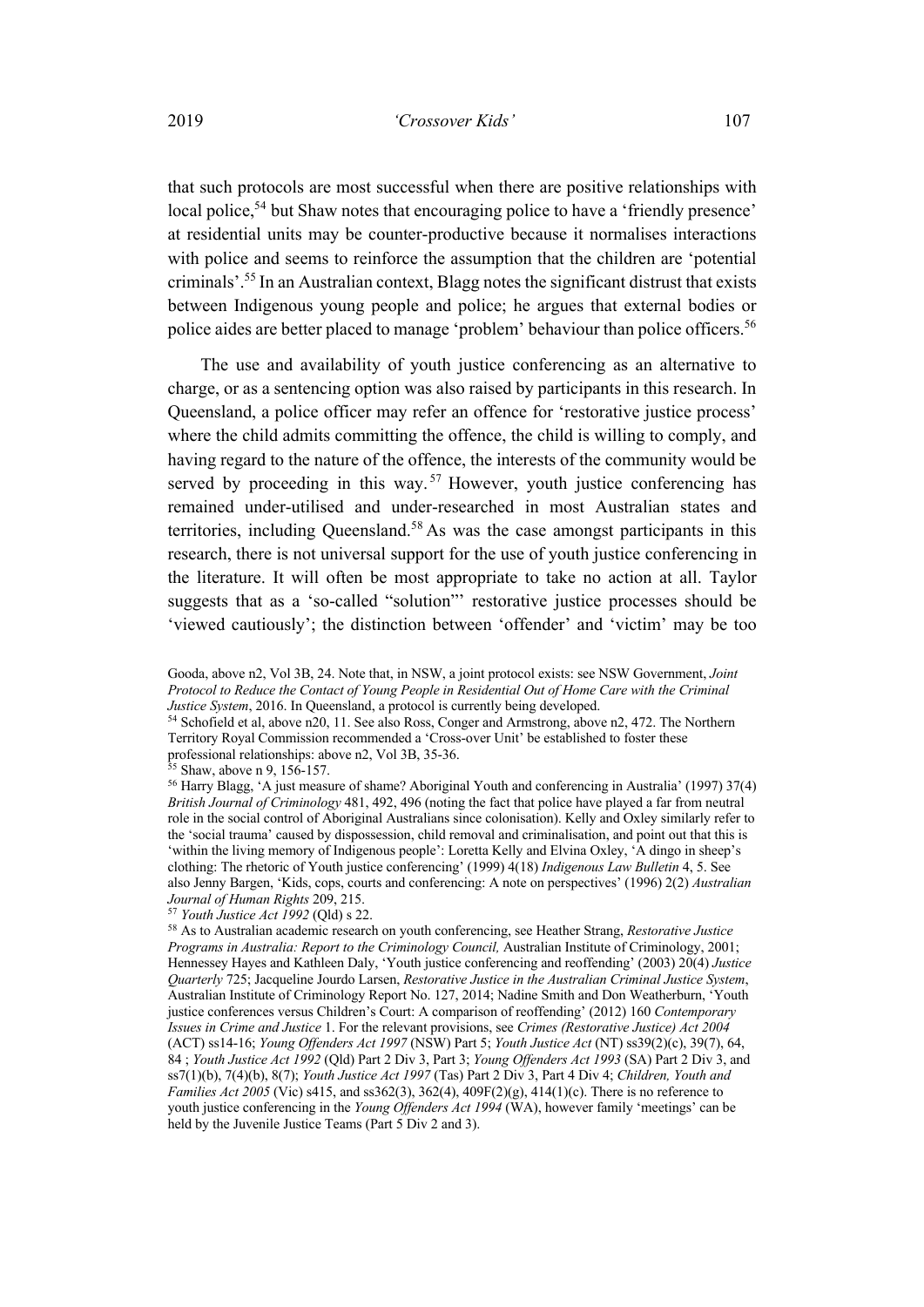rigid and thus inappropriate in this context, particularly in the case of victimless or trivial offences.59 It has also been observed that formal restorative justice processes are less appropriate for young people with developmental delays. $60$ 

Youth law services often express the concern that children may not receive legal advice before they make admissions in youth justice conferences, particularly if the referral is made at the policing stage.  $61$  Best practice programs seek to minimise the involvement of police officers in restorative justice processes whereas in Australia, conferences are run by police or youth justice officers, who may also be responsible for the initial charge. <sup>62</sup> This compromises children's right to procedural fairness, as well as their rights to the presumption of innocence, privacy, a fair hearing, and impartial review of decisions.<sup>63</sup>

In respect of Indigenous children, Kelly and Oxley note that youth justice conferences typically involve an Aboriginal young 'offender', a non-Aboriginal 'victim' and a convenor who demographically matches the victim.<sup>64</sup> As a result, restorative justice techniques could merely extend the scope of police powers over Indigenous young people, intruding on what would otherwise be considered the 'domain of welfare'. <sup>65</sup> In short, participants in this research recommended a restorative approach, but were not necessarily supportive of the extended use of formal, police-driven youth justice conferences.

## D *Social Security Law*

Participants in this research noted that many young people commit crimes as a result of necessity, that is, for survival. They were collectively of the view that such crimes should not be punished by the criminal law, as a matter of logic as well as morality. In one of the focus groups, there was some discussion about the unavailability of social security benefits for young people under 16 years of age. In

<sup>59</sup> Claire Fitzpatrick, *Achieving Justice for Children in Care and Care-Leavers*. Lancaster: Howard League for Penal Reform, 2014, 7.

<sup>60</sup> Schofield et al, above n20, 52; Brian Littlechild and Helen Sender, *The Introduction of Restorative Justice Approaches in Young People's Residential Units: A Critical Evaluation, University of* Hertfordshire, 2010, 12, 13, 14; Brian Littlechild, 'Conflict resolution, restorative justice approaches and bullying in young people's residential units' (2011) 25 *Children and Society* 47, 54-55.  $61$  Chaaya, above n 51, 89; Bargen, above n 56, 210.

<sup>&</sup>lt;sup>62</sup> As to best practice, see Ross, Conger and Armstrong, above n2, 483, 485; Taylor, above n22, 184-5; McAra and McVie, above n50, 320. Bartowiak-Theron cautions against blurring the line between 'restorative non-criminal conferencing' and 'young offender conferencing' and notes that 'double dipping confusion' may occur if young people are required to participate in multiple conferences of different types: Isabelle Bartkowiak-Theron, *Introducing Restorative Conferencing: A Whole of Community, Early Intervention Approach to Youth Anti-Social Behaviour: Second Interim Evaluation Report,* 2012, 32.

<sup>&</sup>lt;sup>63</sup> White and Gooda, above n2, 42; Chaaya, above n51, 89; Bargen, above n56, 220, 222; Littlechild and Sender, above n60, at 28.

<sup>64</sup> Kelly and Oxley, above n56, 5.

<sup>65</sup> Blagg, above n 56, 483.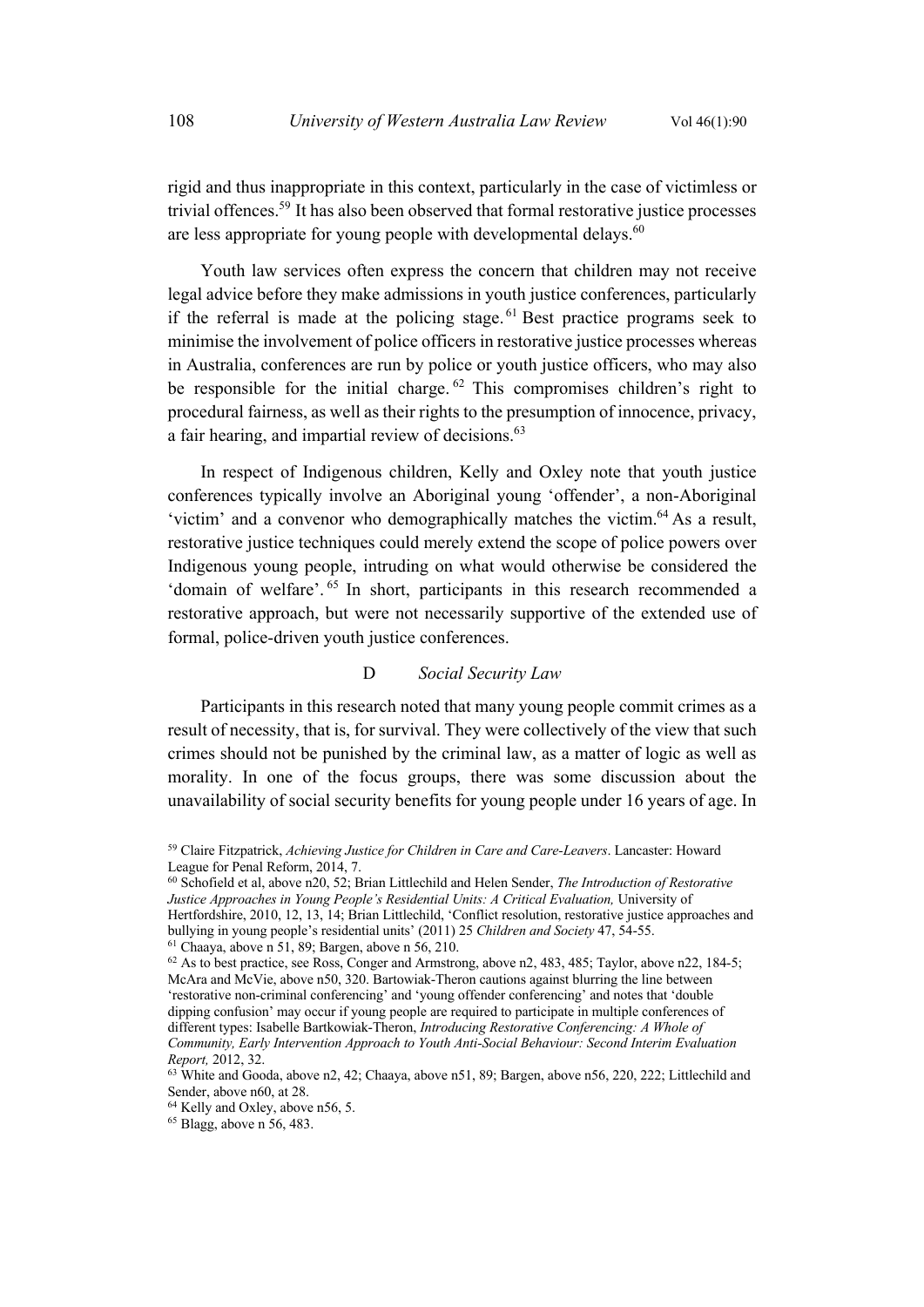this group, the participants implied that some of the offences committed by their clients could have been avoided if the young person had had access to an income – they may not have caught public transport without paying the fare, for example, or they may not have shoplifted, or taken food from the fridge at their residential unit.

The only social security benefit available to children aged under 16 years is Special Benefit, and in order to qualify, the young person must demonstrate that they are unable to live at home, and are not able to receive support from another source.<sup>66</sup> This will be difficult for a young person to prove, as the expectation is that they are supported by their legal guardian; and if they do not have one, the State should assume that responsibility. Yet, as the National Youth Commission has reported, many teenagers are not adequately supported by child protection authorities.67 Participants in this study confirmed that these children may be placed in the 'too hard basket' by child protection officers, and it is not uncommon for them to present at homelessness services without any income source at all. $^{68}$  Of course, even those young people who are able to access Youth Allowance will have insufficient funds to pay for necessities. The maximum amount of income support that a young person can receive is \$295.50; this equates to only 56% of the poverty  $line<sup>.69</sup>$ 

# VI CONCLUSION

Participants in this research identified a number of examples of systems failure within both the child protection and youth justice systems, and they made a number of recommendations for reform that would ensure there is a more appropriate legal response to the offending behaviour of young people who are in the child protection system.

Importantly, much of the discussion concerned residential units, and research around the world has consistently painted a 'bleak and depressing' picture of residential care.<sup>70</sup> Participants in this study emphasised the importance of stable caring relationships for young people involved in the child protection and youth justice systems noting that there is no substitute for the genuine love and care of a parent. Yet it is possible to achieve stable, nurturing relationships between workers and children, even in residential units. Participants supported the use of restorative approaches both within residential units to de-escalate volatile and conflictual

<sup>66</sup> Australian Government, *Social Security Guide*, 3.7.1.30 (Assessment of SpB Claims).

<sup>67</sup> National Youth Commission, *Australia's Homeless Youth,* National Youth Commission, Melbourne, 2008, 310.

<sup>68</sup> Ibid, 309

<sup>69</sup> Melbourne Institute of Applied Economics and Social Research, *Poverty Lines Australia: December* 

*<sup>2018</sup> Quarter*. 70 Taylor, above n22, 175.